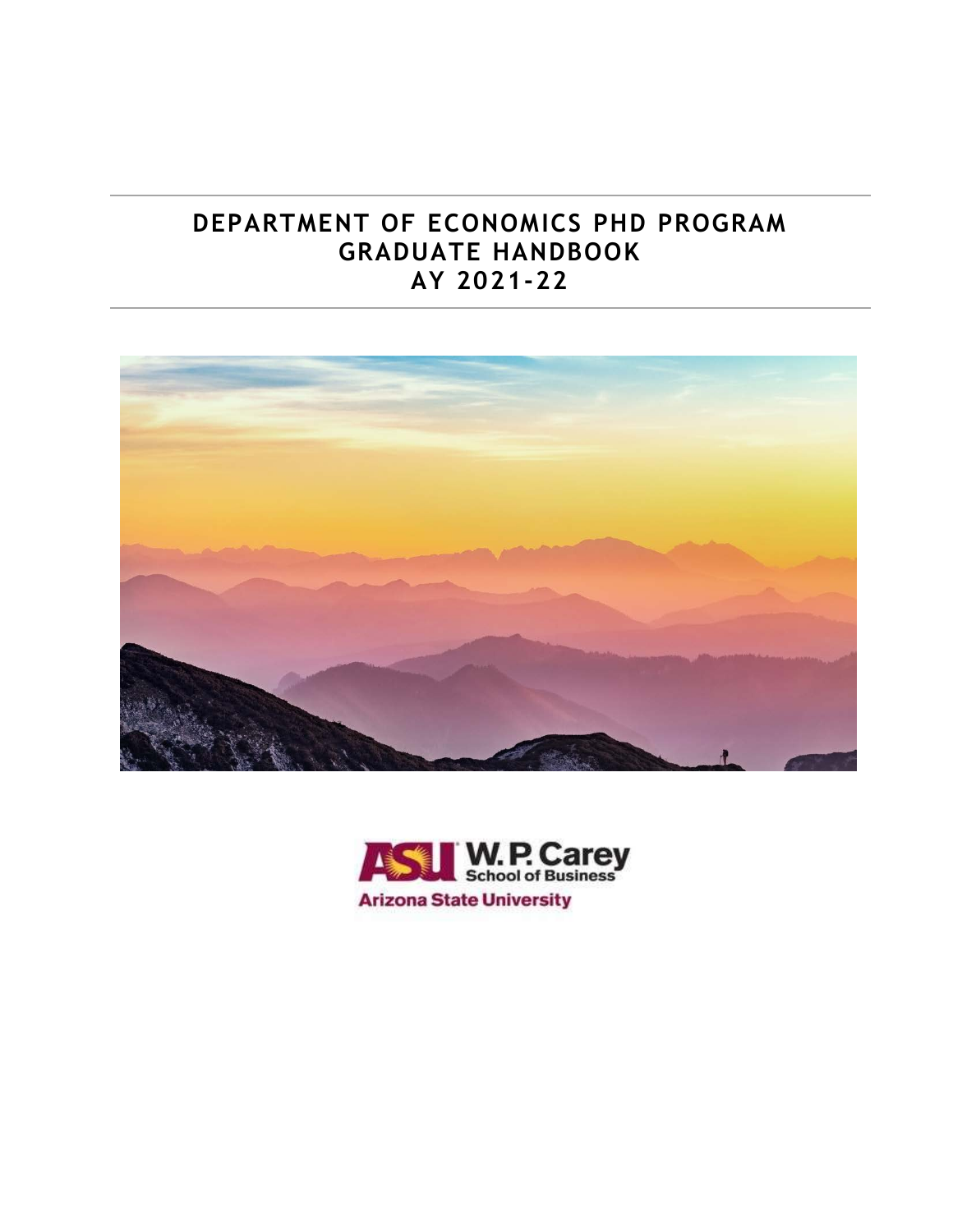# **CONTENT**

#### Preface

- Mission
- Non-discrimination Statement: Arizona State University

Program General Admissions Information

- Admission Requirements and Recommended background for applicants
- PhD Application Process
- Tuition costs, fees and residency requirements

#### Economics PhD Program Overview

- Approved Dissertation Committee Chair/Member List
- Program Advisors and Staff
- Program Requirements for Satisfactory Progress
	- o Grade Requirement
	- o Qualifying Exam Requirement
	- o Course Load Requirement
	- o Comprehensive Exam Requirement
	- o Dissertation Prospectus, Field, and Workshop Requirements
	- o International Students Only- English Language Requirement
- Job Market and Placement
- Dissertation Defense
- Maintaining Enrollment
- Possible Courses for PhD Students
- Sample Plan of Study
- Graduate Assistantship: Teaching and Research Assignments
- Teaching Courses

#### Department Procedures

- Office Space
- Travel Reimbursement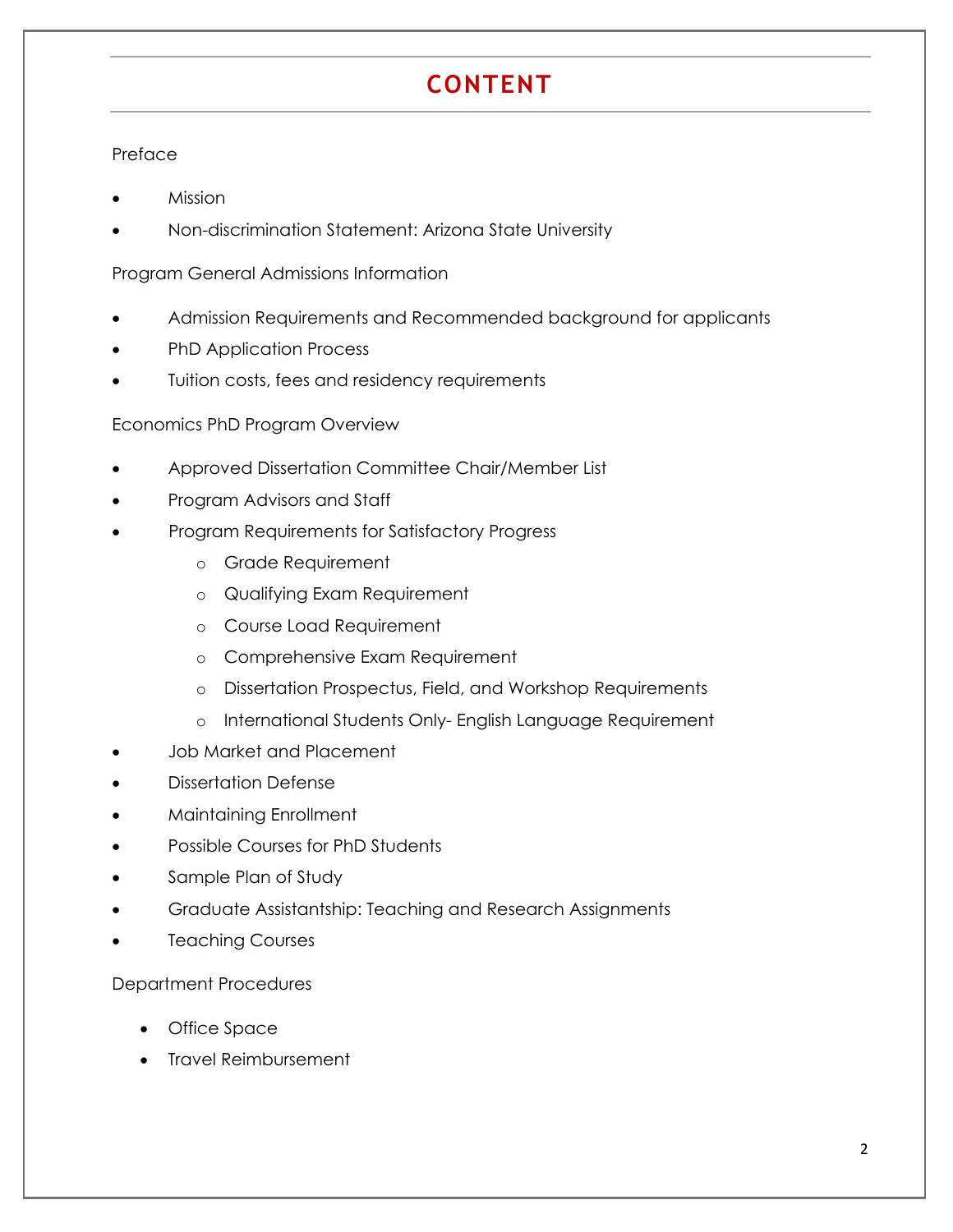# **CONTENT (CON'T)**

Discontinuation of PhD Program

- Master's in Science in Economics
	- o M.S. in Passing
	- o M.S. with Thesis or Applied Project
- Voluntary Withdrawal

Student Code of Conduct and Academic Integrity

- Arizona Board of Regents Student Code of Conduct
- Academic Integrity and Statement on Plagiarism
- Automatic Low GPA Probation
- Departmental Student Appeal Procedures
- University Harassment Policies
- Legal Definitions

Links to University and Graduate Education Documents

Department and University Resources

- Academics and professional development
- Student support services
- Business and Finance services
- Campus amenities
- Contact information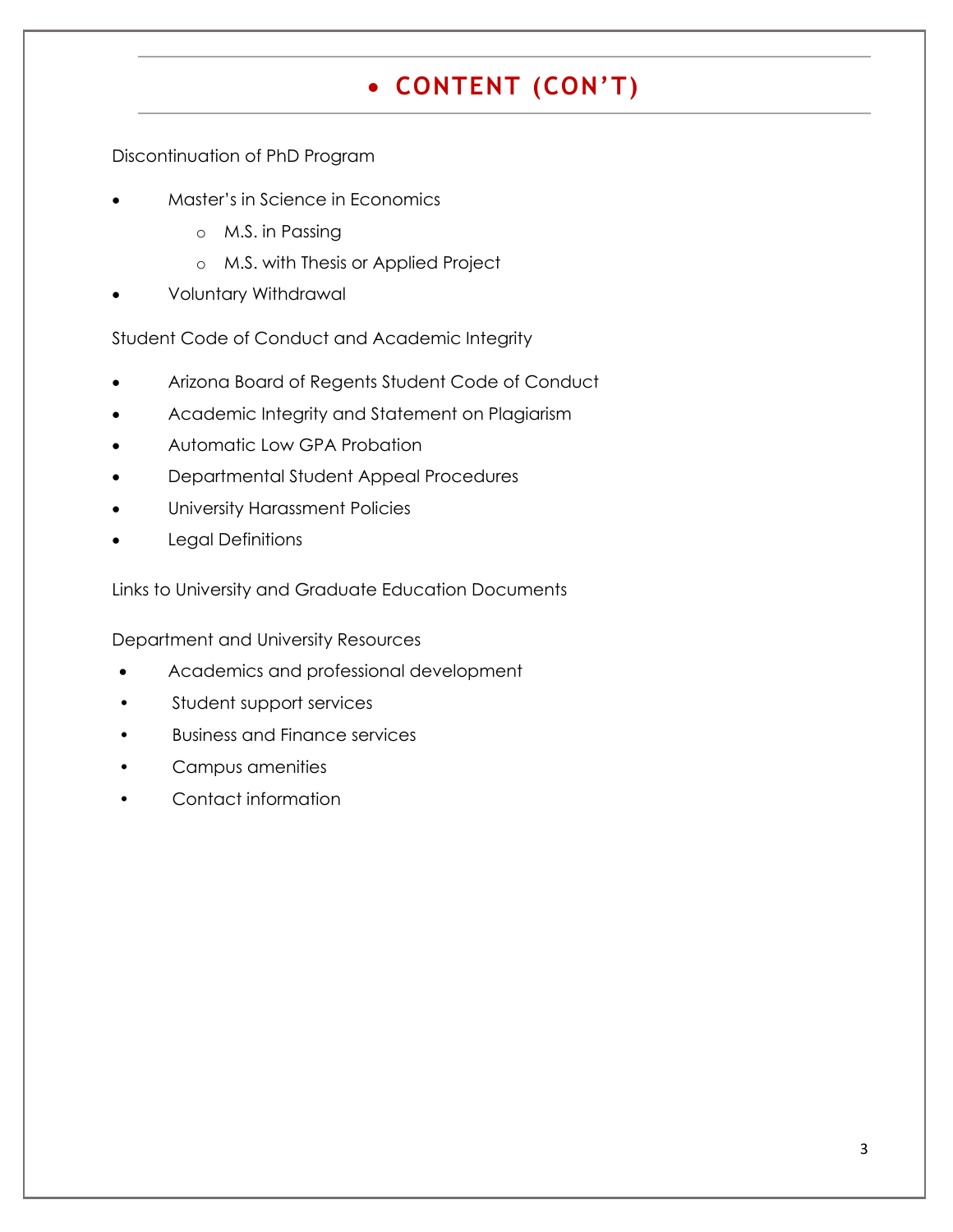## **PREFACE**

This handbook is designed to outline and clarify the procedures and requirements relating to graduate work in Economics. It will be revised and updated annually. If you discover any errors or omissions, please notify the Director of Graduate Studies or Graduate Program Coordinator.

#### **Mission**

The Department of Economics consists of a faculty dedicated to both the teaching and research missions of the university, a staff dedicated to providing the level of services needed to ensure success, and students dedicated to becoming the leaders of tomorrow. The W. P. Carey PhD in Economics equips students for research and teaching and positions at top institutions of higher education in the world as well research positions in public agencies or private organizations. The program is relatively small in size, with about 40 fulltime doctoral students in residence at any time. A low student-to-faculty ratio allows us to provide greater faculty attention and mentoring than larger programs. All PhD students are an integral part of the department involved in research, teaching and actively participating in seminar/workshop series. They are financially supported through teaching and research assistantships for five years. Stipends are highly competitive with any graduate program in the world.

#### **Non-discrimination Statement: Arizona State University**

The policy of Arizona State University is to comply fully with applicable Federal and State Nondiscrimination and Equal Opportunity Laws, Orders, and Regulations. Arizona State University will not discriminate in its programs and activities against any person because of race, color, national origin, religion, age, gender, handicap, or veteran status. This nondiscrimination policy applies to admissions, employment, and access to and treatment in University programs and activities. For additional information on the equal opportunity and affirmative action policies of the University, please contact the Office of Equity and Inclusion, University Center Building, A (UCNTRA), PO Box 871304, Arizona State University, Tempe, Arizona, 85287-1304, (480)965-5057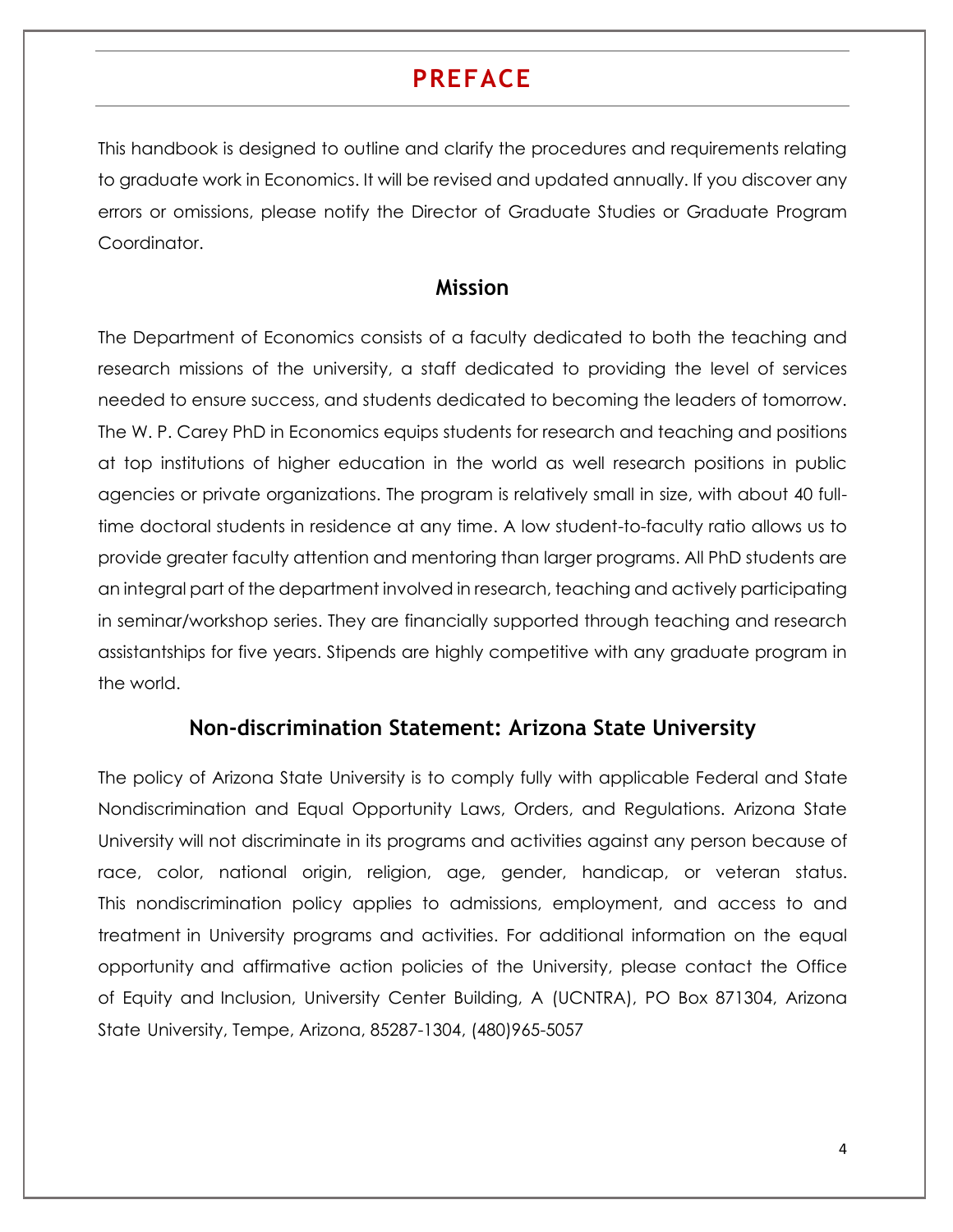## **PROGRAM GENERAL ADMISSIONS INFORMATION**

#### Admission Requirements and Recommended Background for Applicants

An undergraduate degree in Economics is not required to enter and successfully complete the PhD program. In past years, most applicants recommended for graduate admission had the following profile:

- Proven independent research ability (e.g., honors thesis).
- GPA of 3.5 or higher with consideration for the degree of difficulty of the course work.
- Upper level mathematical course work, including real analysis, mathematical analysis, linear algebra, differential equations, advanced calculus and statistics with grades of A- minus or better.
- GRE Quantitative scores ranging from the 85th to the 99th percentile.
- Grades of A-minus or better in intermediate level theory courses (microeconomics, macroeconomics, econometrics) with a strong preference for honors or mathematical track versions of all three courses.
- Advanced undergraduate or graduate-level course work in economics.

#### **PhD Application Process**

Applications can be submitted beginning September 1 and the deadline for funding consideration is January 15, when the admissions committee may start reviewing completed files. All funding offers will be made before April 15<sup>th</sup> at 11:59pm, as part of the [Counsel of Graduate Schools Resolution.](http://cgsnet.org/april-15-resolution)

Documents submitted in the application reviewed by the Graduate Admissions Committee:

- 1. Minimum of three letters of recommendation
- 2. CV/Resume
- 3. Personal Statement
- 4. GRE Scores
- 5. Transcripts (GPA)

Applicants may be contacted directly by a member of the Graduate Committee or the Graduate Program Coordinator for writing samples or other pieces of information. Please do not submit this information unless requested.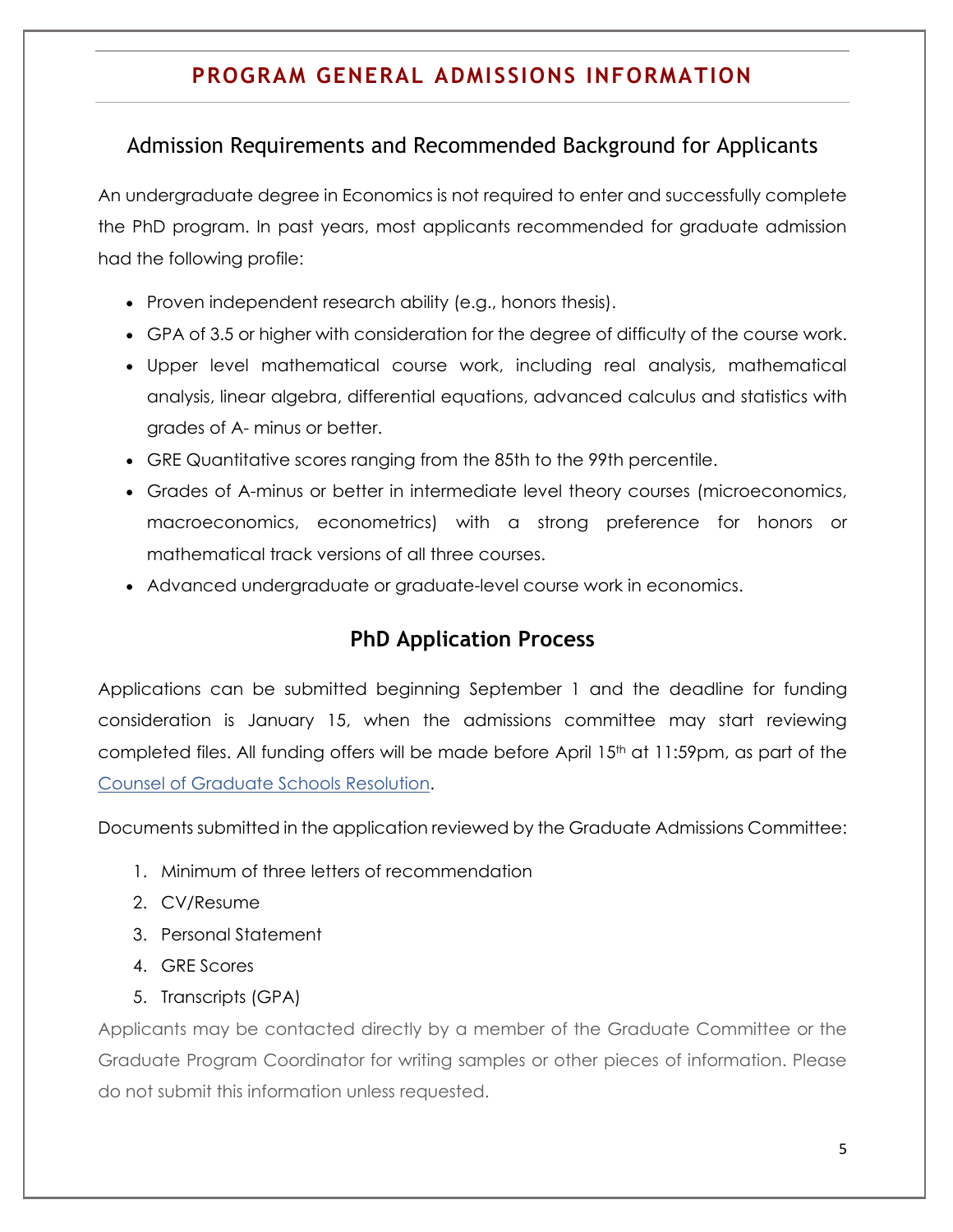## **Tuition Costs, Fees and Residency Requirements**

The Department of Economics offers research and teaching assistantships to qualified fulltime PhD students for five years. Our stipends are very competitive, both nationally and internationally. These assistantships provide opportunities to work closely with faculty in their research and teaching activities, including participation in original research leading to academic recognition through co-authored publications.

Typically, a first-year student will receive a research assistantship, including summer support. In addition, a limited number of supplemental fellowships may be available and top applicants will take priority in consideration for our most-attractive assistantship packages. Students will be responsible for mandatory university fees each semester, which can range from \$350-\$500, depending on the semester.

Students on Graduate Assistantships from the Economics Department will also receive paid health insurance benefits. At this time, spouses and dependents are not covered under this insurance benefit.

Admitted international students will work closely with the International Students and Scholars Center (ISSC) to ensure the appropriate steps are followed to secure and maintain their student visa throughout the program. As an international graduate student on a full graduate assistantship (50% FTE), there is a minimum of six credit hours one must be enrolled in.

## **ECONOMICS PHD PROGRAM OVERVIEW**

## **Approved Dissertation Committee Member/Chair List AY21-22**

The following Economics Department faculty members have been approved to serve as dissertation committee members and chairs. Please visit the Graduate College website for more detailed information and additional members.

<https://wpcarey.asu.edu/people/departments/economics>

Ahn, Seung (Min)- Chair Aucejo, Esteban- Chair Baldwin, Marjorie- Chair Bick, Alexander- Chair

Bishop, Kelly- Member Brooks, Wyatt- Member Chade, Hector- Chair

Datta, Manjira- Chair Ferraro, Domenico- Member Fried, Stephanie- Member Hanemann, Michael- Chair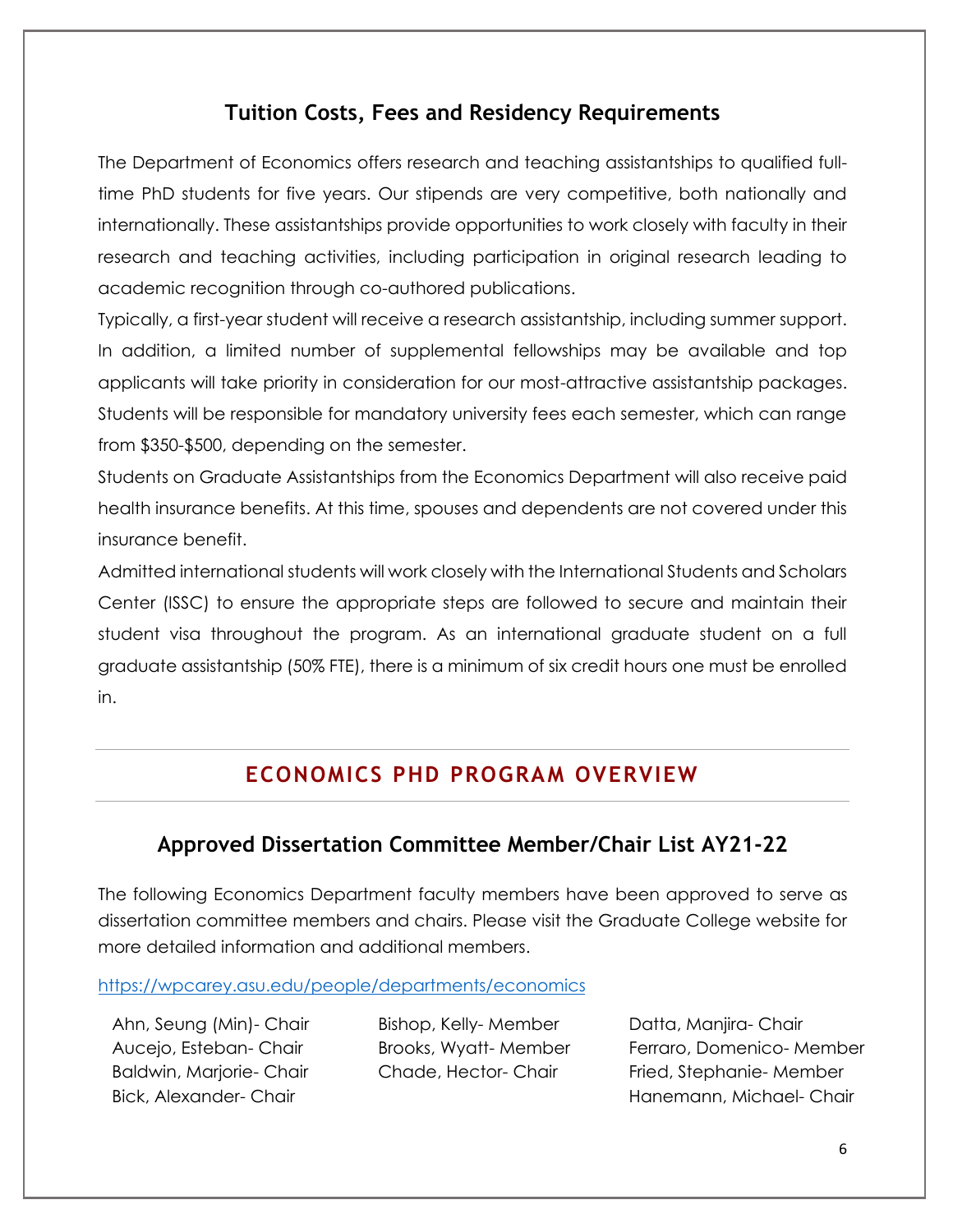Herrendorf, Berthold- Chair Hobijn, Bart- Chair Kleiner, Andreas- Member Kostol, Andreas- Member Kovrijnykh, Natalia- Chair Kuminoff, Nicolai- Chair Manelli, Alejandro- Chair

Mehra, Rajnish- Chair Mendez, Jose- Chair Murphy, Alvin- Chair Prescott, Edward- Chair Reffett, Kevin- Chair Schlee, Edward- Chair Silverman, Daniel- Chair

Ventura, Gustavo- Chair Vereshchagina, Galina-**Chair** Vreugdenhil, Nicholas-Member Wilson, Jeffrey- Chair

#### Program Advisors and Staff

| Department Chair                   | Alejandro Manelli  |
|------------------------------------|--------------------|
| Director of Graduate Studies       | Natalia Kovrijnykh |
| Graduate Committee                 | Announced annually |
| <b>Job Placement Director</b>      | Announced annually |
| TA Training In-Charge              | Kelvin Wong        |
| <b>Business Operations Manager</b> | Tamra Eaton        |
| Program Manager                    | Laura Talts        |
| <b>Operations Coordinator</b>      | Callie Harriman    |

## Program Requirements for Satisfactory Progress

The Director of Graduate Studies (DGS) evaluates each student twice a year: mid-year and end-of-year Progress Review, to determine whether or not each student is making satisfactory progress towards completion of their Ph.D. degree. A student may be evaluated without notice at any other time of the year. Every student must:

- Satisfactorily meet the **Grade Requirement** (All Years)
- Satisfactorily complete the **Course Load Requirement** (All Years)
- Satisfactorily complete the **Qualifying Exam Requirement** (Summer after Year 1)
- Satisfactorily complete the **Comprehensive Exam Requirement** (Fall & Spring Year 3)
- Satisfactorily complete the **Dissertation Prospectus Defense and Workshop Presentation Requirement** (Year 4)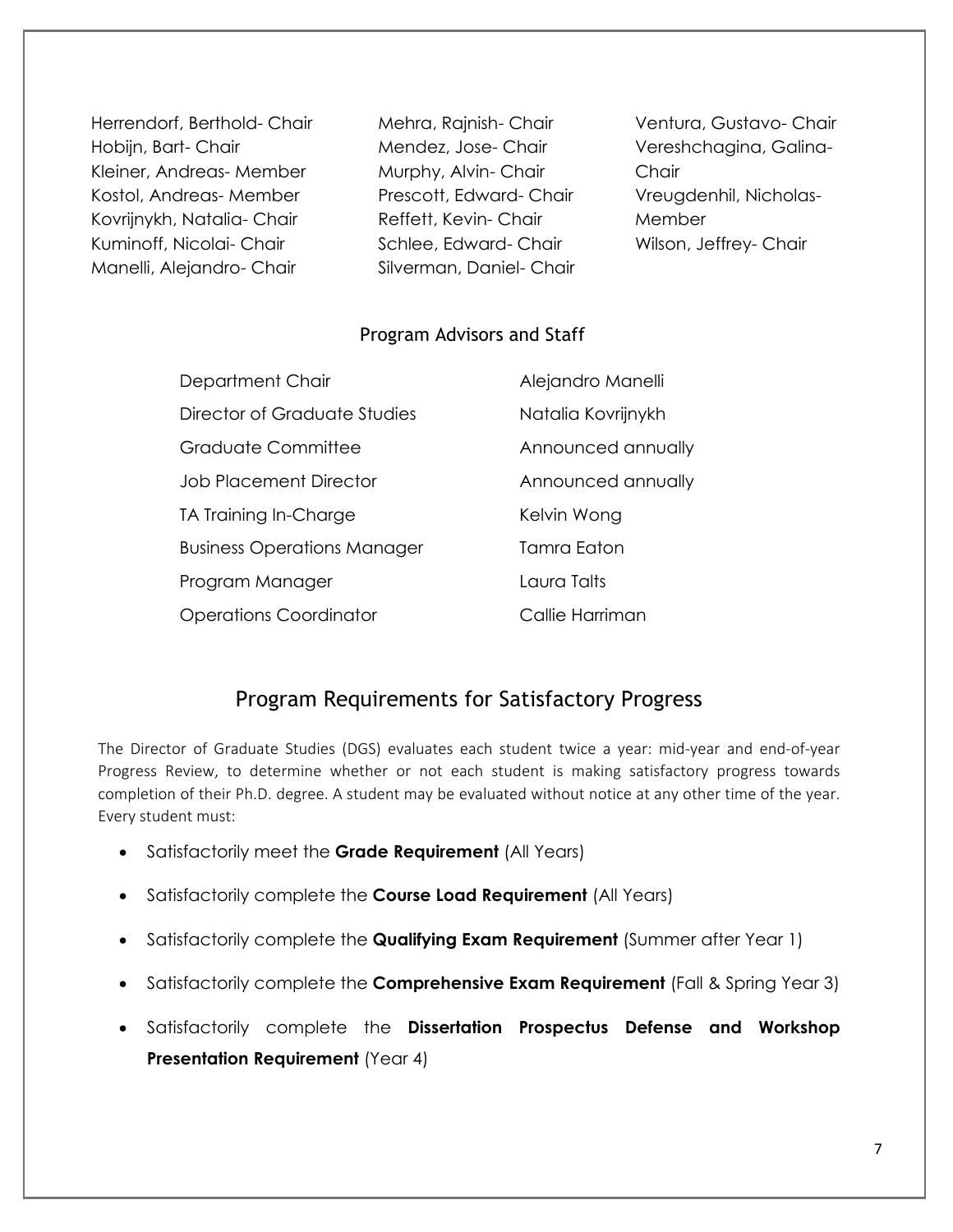## Satisfactorily complete the **Language Requirement** (International Students Only- End of Year 1)

It is important to note that many of these requirements come with specific timetables detailed below. Failure to meet these requirements represents unsatisfactory progress with consequences described below.

## **Grade Requirement**

GPA (Grade Point Average)

Graduate students must maintain a minimum 3.00 grade point average (GPA) to maintain satisfactory academic progress and to graduate. The minimum 3.00 GPA must be maintained on all GPA's (Plan of Study (iPOS) GPA, Cumulative GPA and Overall Graduate GPA). Students whose GPA drops below a 3.0 will be automatically placed on academic probation with the Graduate College and University.

- 1. The iPOS GPA is calculated on all courses that appear on the student's approved iPOS.
- 2. Cumulative ASU GPA represents all courses completed at ASU.
- 3. The Overall Graduate GPA is based on all courses numbered 500 or higher that appear on the transcript after admission to a graduate program or graduate nondegree. This includes shared coursework if in an approved accelerated bachelor's/master's program.

Courses with grades below a "C" (2.0) cannot appear on the iPOS but will be included when calculating the Graduate GPA. Courses with an "I" grade cannot appear on the iPOS. (page 12 of the ASU Graduate Policies and Procedures PDF)

All graduate students are expected to make systematic progress toward completion of their degree. This progress includes satisfying the conditions listed below, and achieving the benchmarks and requirements set by the individual degree programs as well as the Graduate College. If a student fails to satisfy the requirements of their degree program and/or the benchmarks outlined below, the student may be dismissed from their program based on the academic unit's recommendation to Graduate College at which time the Dean for Graduate College makes the final determination.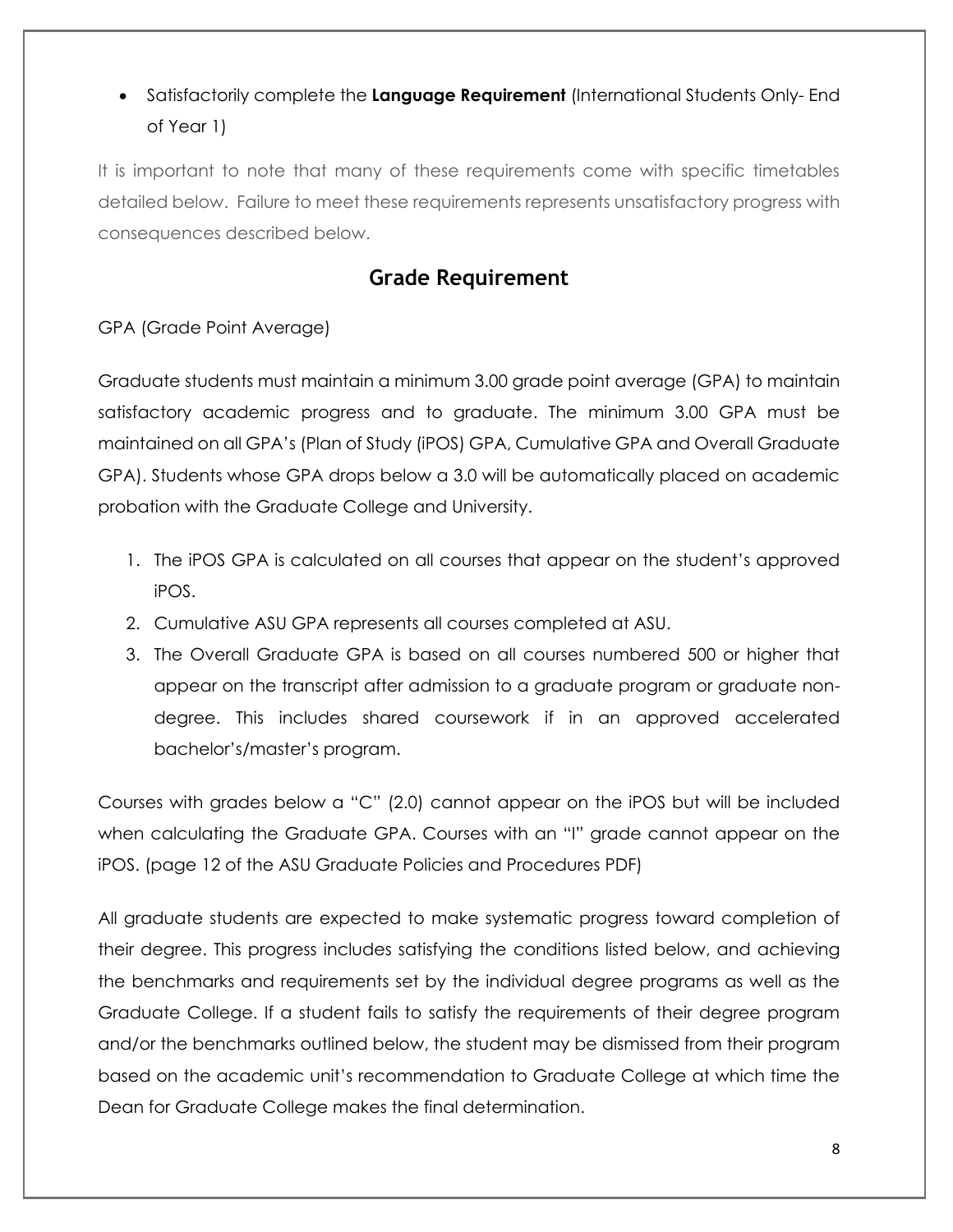These as well as all other Graduate College policies can be found in the [ASU Graduate](https://graduate.asu.edu/policies-procedures)  [Policies and Procedures:](https://graduate.asu.edu/policies-procedures)

- 1. Maintain a minimum 3.0 for all GPA's (grade point average).
- 2. Satisfy all requirements of the graduate degree program.
- 3. Satisfy the maximum time limit for graduation from the student's graduate degree program (six years for masters, ten years or five years from comprehensive exams (whichever comes first); for doctoral, see "Time to Degree" section.
- 4. Successfully pass English proficiency exams, comprehensive exams, qualifying exams, and the oral defense of the proposal/prospectus for the thesis or dissertation.
- 5. Successfully complete the culminating experience (Dissertation Defense).
- 6. Graduate students must remain continuously enrolled in their degree program. Failing to do so without a Graduate College approved request to [Maintain](https://graduate.asu.edu/sites/default/files/maintain-continuous-enrollment-masters-certificate.pdf) [Continuous Enrollment](https://graduate.asu.edu/sites/default/files/maintain-continuous-enrollment-masters-certificate.pdf) is considered to be lack of academic progress
- $\Rightarrow$  Failure to meet the 3.0 (B) minimum grade requirement after the second and subsequent semesters in the program will result in a reduction of stipend to the minimum allowable amount. The ASU Provost's Office has stipulated the minimum stipend for a 50% FTE (20-hour per week) RA/TA to be \$17,100 for the current academic year. The original stipend will be reinstated in the semester after the GPA rises to 3.0 (B) or better.

NOTE: Grades of D or E are not passing. A grade of D or E in any class (including seminar and workshop classes) will result in the immediate permanent loss of all financial support, including loss of the tuition waiver, the fee waiver, and health insurance.

## **Qualifying Exam Requirement**

Each student must take the Macroeconomic and the Microeconomic Theory qualifying exams at the end of the second semester. Typically, these qualifying exams are offered in the first week of June.

A student who fails one (or both) of the exams in June may retake the failed exam/s during a second round of exams offered before the third semester, typically, in the first week of August.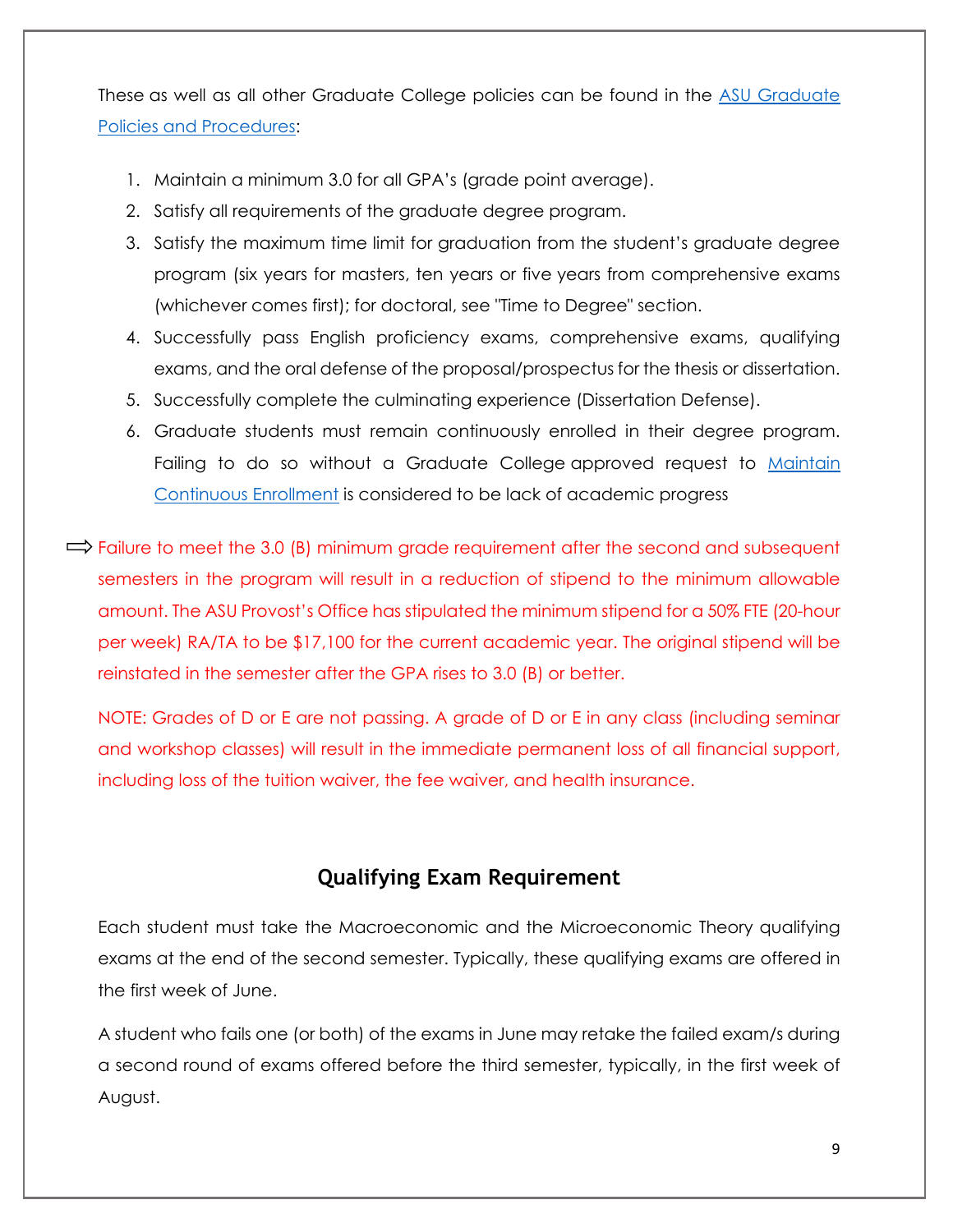$\Rightarrow$  If a student fails to pass either the macro or the micro exam by the end of the second round:

> The student will permanently lose all financial support (including the tuition waiver, the fee waiver, and health insurance) after the third semester.

There will be a recommendation for dismissal from the program.

Grading Committees and Grading Procedures: The Macroeconomic and Microeconomic Theory Qualifying Examination Committees each consists of 3 faculty members appointed by the Director of Graduate Studies. These committees are responsible for formulating and grading the examinations. Students are given 4 hours to complete each examination. Specific format for the examinations is left to the respective committees. Student anonymity is maintained throughout the grading process. The qualifying examination committees assign an overall grade of "pass" or "fail." The grades reported by the committees are not subject to change.

#### Course Load Requirement

There are seven core courses: Macroeconomic Analysis I-II (ECN 711 and ECN 713), Microeconomic Analysis I-II (ECN 712 and ECN 714), Mathematics for Economists (ECN 770), and Econometrics I & II (ECN 725 and ECN 726). Students must earn an average grade of "B" (3.0) in ECN 725 and ECN 726. All students beyond their first year in the program must take the Required PhD Seminar (ECN 791) for 1.5 credits every semester.

By the end of the fourth semester, students must take six, three-credit hour courses that may be listed on their Ph.D. plan of study. At least five of these courses must be distinct from the "required" or "core" courses (or any course substituted for a "required" or "core" course with approval), and they cannot include any seminar or workshop classes. These courses need not be from the Economics Department but should be approved by the Director of Graduate Studies.

 $\implies$  Failure to complete this requirement by the end of the fourth semester will seriously impede your academic progress in the third year and adversely affect performance in the Comprehensive Exams.

All students should refer to <https://graduate.asu.edu/policies-procedures> for more information. The International Students and Scholars Center also has authority to determine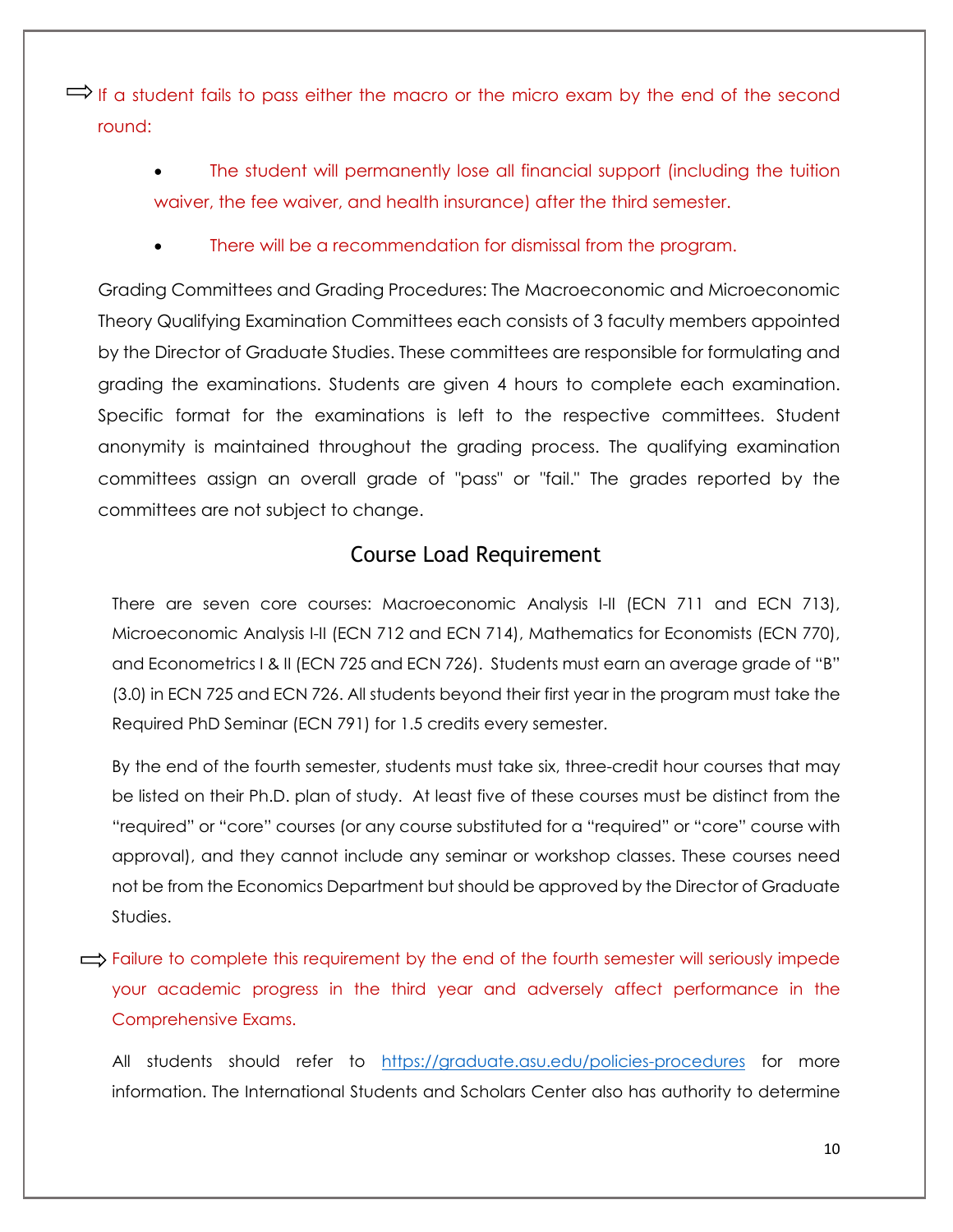course load rules and requirements for international students as it relates to their visas. Typically, international students on an F-1 or J-1 visa are required to enroll in a minimum of six credits per semester if they are on an assistantship.

#### **Comprehensive Exam Requirement**

Advising/Grading Committee: By May 1st in the fourth semester, each student must select a research mentor. The mentor will serve as a coordinator and facilitator throughout the comprehensive examination process. The research mentor will select two additional faculty members to serve as the comprehensive examination grading committee. Note that at least one member of the grading committee must be from the list of faculty approved to serve as dissertation chair.

The comprehensive exam has both a written (fifth semester) and oral presentation (sixth semester) requirement. A passing grade on the written research paper will serve as satisfactory performance on the written portion of the comprehensive examination.

Written Examination Requirements: The written exam consists of an original research paper with an aim toward publishing the paper in a peer-reviewed academic journal. The paper must be submitted to the grading committee by **September 15 of the fifth semester**. The student may receive a result of pass, fail, or revise/resubmit. Failure to submit a paper by September 15 will result in an automatic fail. If the student receives a revise and resubmit, the student must resubmit the final paper by **December 15 of the fifth semester**, after which the student will receive a result of either pass or fail.

Oral Examination Requirements: The oral exam consists of presenting an original research paper in either a workshop or colloquium. Typically, the presentation will be based on the written comprehensive exam, but this is not a requirement. To qualify, the workshop or colloquium must be open to all faculty members and scheduled in the sixth semester.

 $\Rightarrow$  A failing grade (at any point) on the written research paper will result in recommendation for dismissal from the program and immediate loss of all financial support, including loss of the tuition waiver, the fee waiver, and health insurance.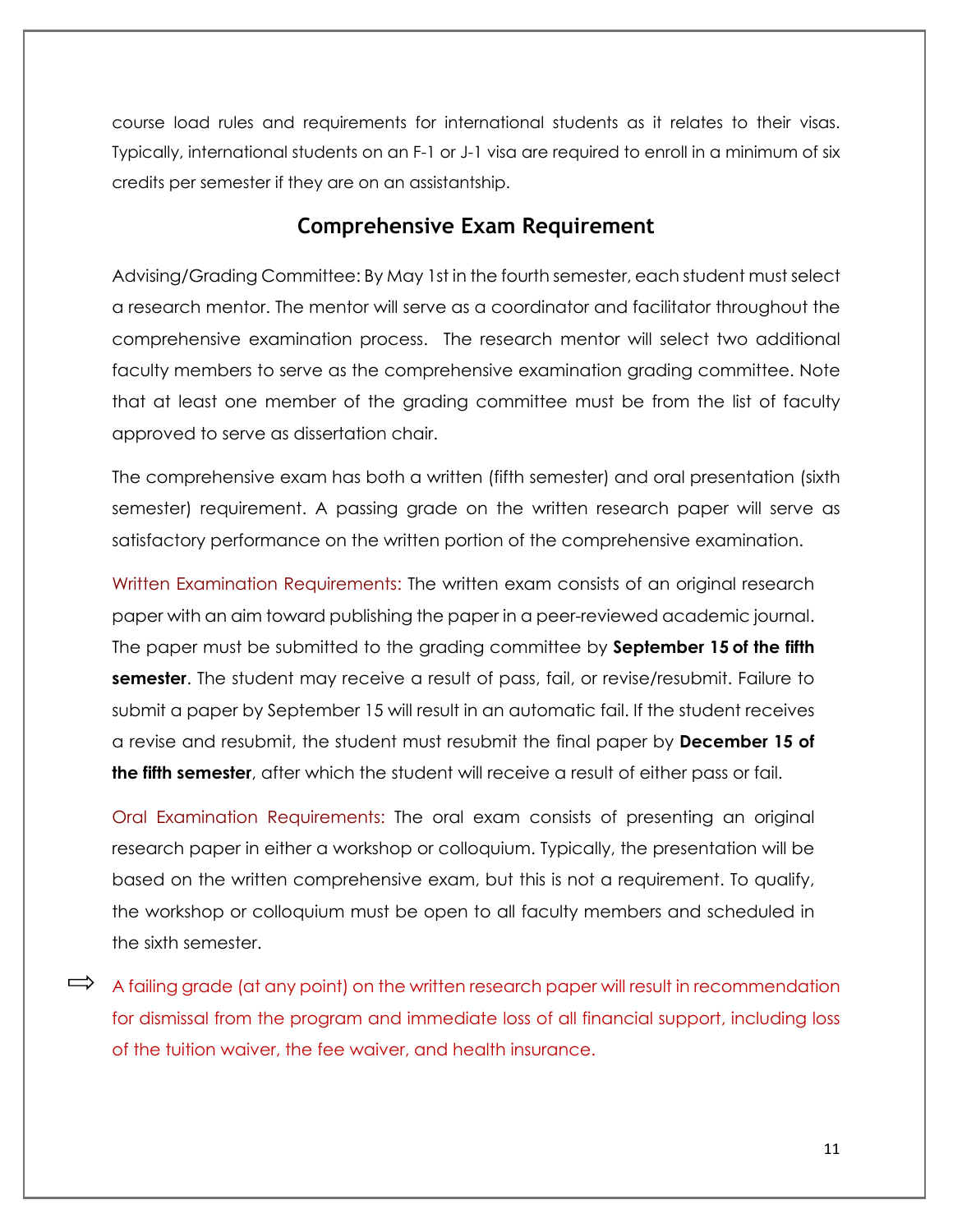- $\implies$  A student must present at a workshop or colloquium by the first day of final exams of the sixth semester. Satisfactory completion of the workshop or colloquium requirement will serve as satisfactory performance on the oral portion of the comprehensive examination.
- $\Rightarrow$ Failure to satisfactorily complete the oral exam by the first day of final exams of the sixth semester will result in a stipend reduction. The stipend will be reduced to the fullest extent to the minimum allowable amount. The ASU Provost's office has stipulated the minimum stipend for a 50% FTE (20-hour per week) RA/TA to be \$17,100 for the current academic year. The original stipend will be reinstated in the semester after the oral exam requirement is met.
- $\Rightarrow$  Failure to satisfactorily complete the oral exam by the first day of final exams of the seventh semester will result in the loss of all financial support (including loss of the tuition waiver, the fee waiver, and health insurance) until the semester after the oral examination requirement is met.

#### **Dissertation Prospectus Defense and Workshop Requirements**

Each student in their fourth year is expected to choose a field of specialization, defend a dissertation prospectus or proposal and fulfill a Workshop requirement by the first day of final exams in the eighth semester.

Fields of specialization currently offered in the department are:

- Macroeconomics
- Economic Theory
- Applied Microeconomics
- Environmental and Resource Economics
- Financial Economics
- **Econometrics**

The dissertation prospectus and workshop requirements can generally be fulfilled by satisfactorily presenting a "second" paper in a department workshop. This paper must be "significantly distinct" from the paper presented for the oral component of the comprehensive exam. *The dissertation advisor determines the nature of dissertation*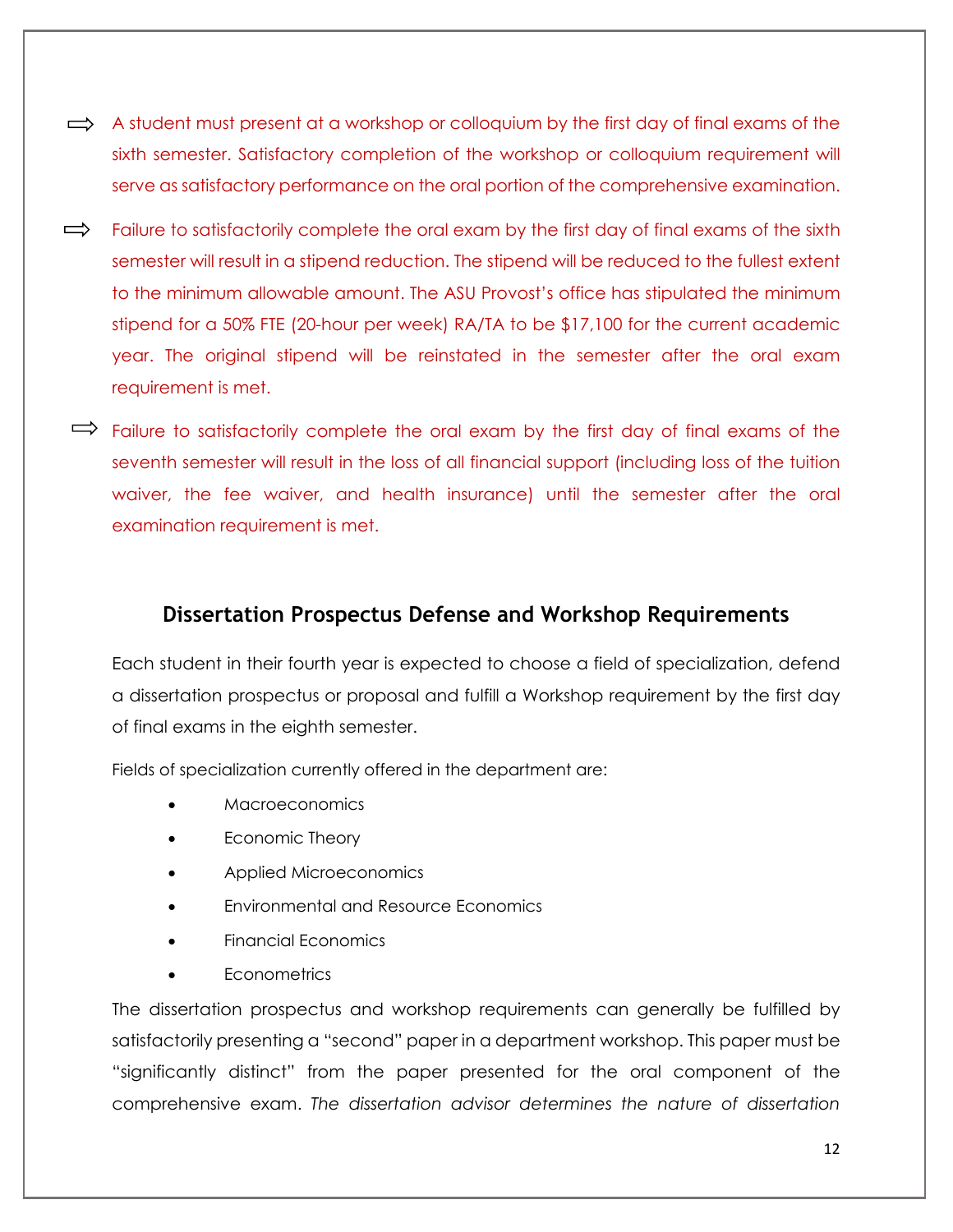*prospectus requirement and whether the paper is "significantly distinct" from the one presented for the oral component of the comprehensive exam.*

To qualify, the workshop presentation must be open to all faculty members.

 $\implies$  The Dissertation Prospectus/Proposal, Field and the Workshop Presentation requirement must be met by the first day of final exams of the eighth semester. Failure to complete these requirements will result in a stipend reduction. The stipend will be reduced to the fullest extent to the minimum allowable amount. The ASU Provost's office has stipulated the minimum stipend for a 50% FTE (20-hour per week) RA/TA to be \$17,100 for the current academic year. The original stipend will be reinstated in the semester after the proposal and presentation requirements are met.

## **International Students Only- English Language Requirement**

The website of the International Students and Scholars Center (ISSC) provides information about issues unique to international students, such as visa information, health insurance, travel, etc. Please note that the Economics Department has no input on your visa (F-1 vs. J-1) status, so all questions or policy decisions will be made by the ISSC. Please refer to [https://issc.asu.edu/travel/student/apply-visa.](https://issc.asu.edu/travel/student/apply-visa)

Graduate Education and the Department of Economics require that all graduate assistants whose native language is not English take the English Test Verification for Foreign Graduate Assistants (SPEAK/TSE) as soon as possible. The test determines whether you can be assigned as a teaching assistant or research assistant. A score of 55 or better is required for certification. More information is available at the website: [https://learnenglish.asu.edu/international-teaching-assistant.](https://learnenglish.asu.edu/international-teaching-assistant)

**The department will pay the cost for the first exam only and students cannot be reimbursed, so please see the Graduate Coordinator before registering.** If not passed on this first try, the student is responsible for any fees after the first exam. Satisfactory progress requirements for international students include a language component consisting of results on the SPEAK test. Information on examination dates and the ITA Training Seminar may be found at the bottom of the above webpage.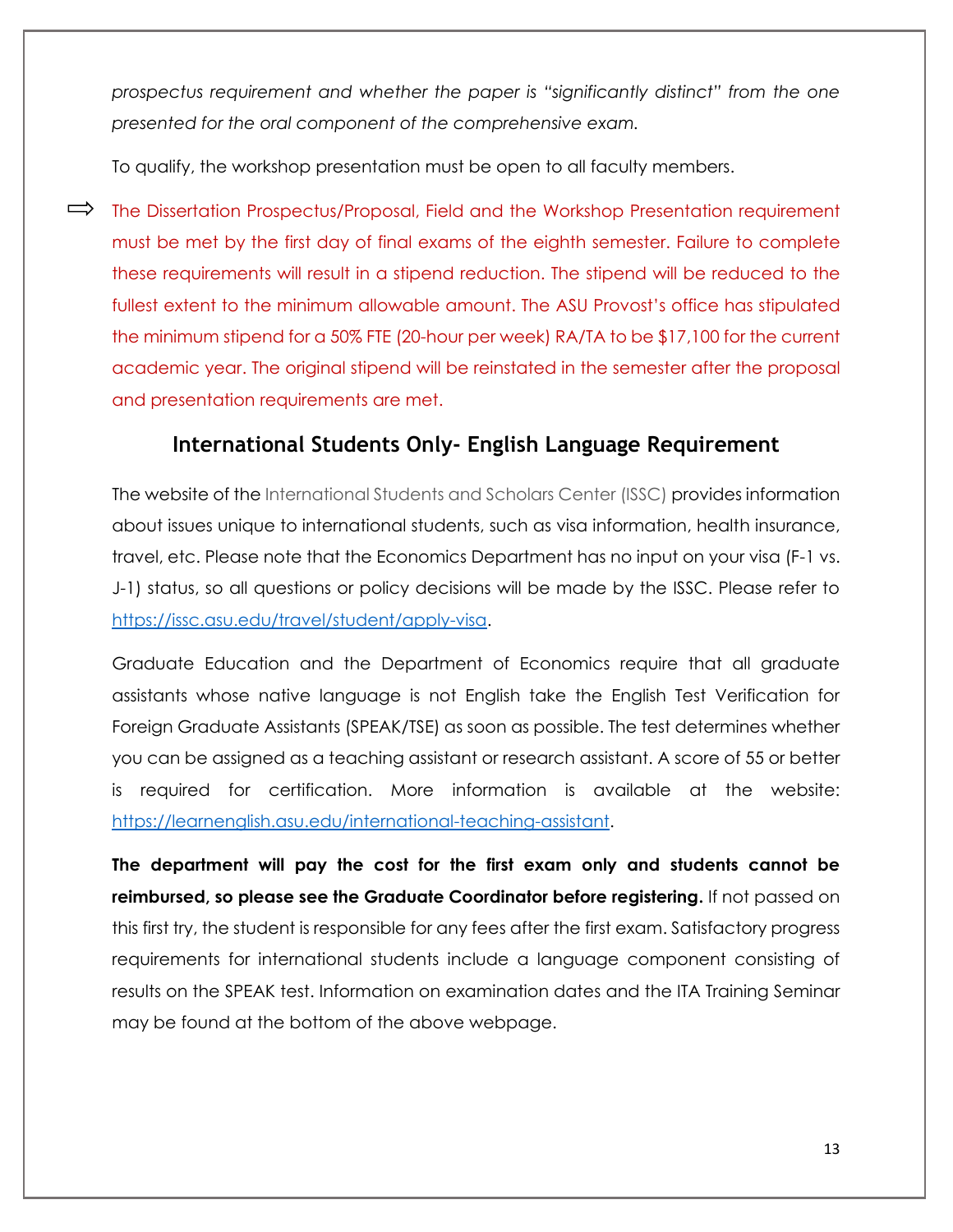The official ASU policy regarding the English language requirement for students wishing to be ITAs can be found in the Academic Affairs Manual: ACD 517-03; located online at the following website:<http://www.asu.edu/aad/manuals/acd/acd517-03.html>

There are four ways a student can fulfill the English language requirement. Any of the following will fulfill the language requirement:

- 1. Take and pass the SPEAK test with a score of 55 or higher. The SPEAK test is administered on ASU's Tempe campus by Global Launch at least 24 times a year. Only SPEAK scores from Global Launch are allowed.
- 2. Take the iBT (Internet-based TOEFL) test and receive a score of 26 or higher on the oral portion of the test.
- 3. Take the IELTS test and receive a score of 8 or higher on the speaking portion of the test.
- 4. Successfully complete the ITA Teacher Training Course with a score of 'certified.'

A score of "Certified" successfully meets the language requirement. International students must meet the following benchmarks, each of which has financial repercussions:

- Middle of the First Year: The student must achieve a SPEAK test outcome of at least "Certified with Qualification" by January 1. Failure to achieve "Certified with Qualification" by January 1 will result in a 33.33% reduction of the summer stipend.
- Beyond the First Year: The student must achieve a SPEAK test outcome of "Certified" by August 1.

 $\Rightarrow$  Failure to achieve "Certified" by August 1 may result will result in a stipend reduction. The ASU Provost's office has stipulated the minimum stipend for a 50% FTE (20-hour per week) RA/TA to be \$17,100 for the current academic year. The original stipend will be reinstated in the semester after the SPEAK test outcome of "Certified" is achieved.

ITA Training Seminar: International students are encouraged to register for the ITA Training Seminar to improve their language skills. Students who are not "Certified" by August 1 prior to the second year are required to register for the ITA Training Seminar in the third semester. Note that availability is limited, and it is the student's responsibility to register in a timely manner.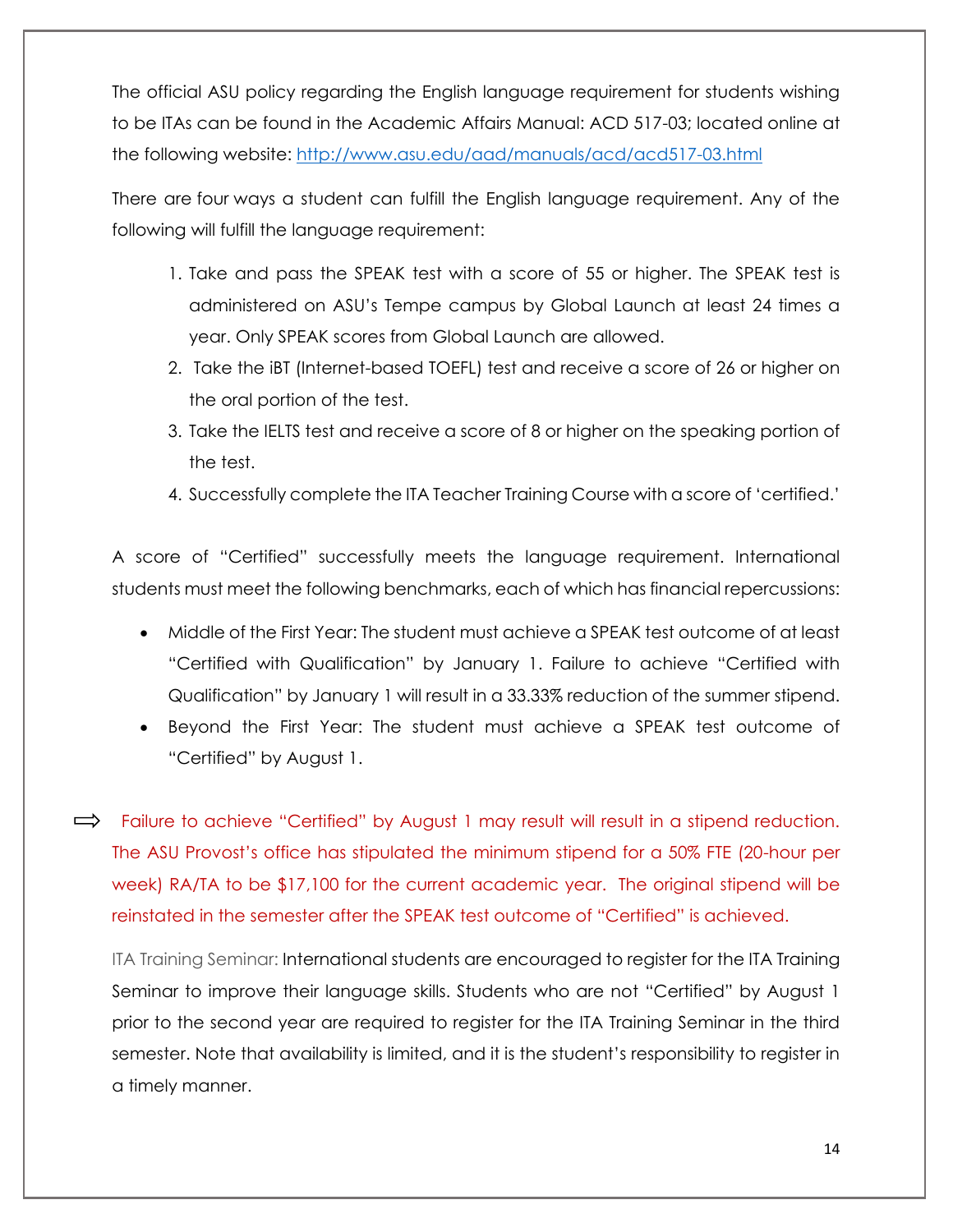SPEAK Test Workshops: Global Launch is pleased to offer a complimentary service to bolster students' success on the SPEAK test. There is no need to pre-register for the workshop and all students are welcome to attend any session of the workshop.

For more information, contact: [GlobalLaunch.ITA@asu.edu](mailto:GlobalLaunch.ITA@asu.edu)

### **Job Market and Placement**

Either the Placement Director (to be announced annually) or the Director of Graduate Studies will coordinate the placement activity of Ph.D. students. Early in the fall semester, students interested in entering the job market must attend an organizational meeting. At this meeting, students are given information on job market planning, coordination, and development of an individual placement package. Online applications are increasingly more common and encouraged. The Department pays for a single mailing of the package to universities, colleges, government agencies, and other institutions that do not accept online applications. Academic placement package includes a curriculum vitae, three letters of recommendation, a job market paper, a research statement, and a teaching portfolio.

#### **Dissertation Defense**

By rule of the Graduate College, a PhD candidate has 10 years from the date of admission to defend their dissertation. The Graduate Assistantship is a 5-year offer of funding. Any funding beyond will require permission from the department chair and graduate director. You may also lose office privileges, will be required to register for 1 credit of continuing registration at the student's expense, and any other department funding may be lost. Please see the Graduate College website for dates and deadlines.

### **Maintaining Enrollment**

The Interactive Plan of Study (iPOS) is available through MyASU. If you have questions, please see the Graduate Program Coordinator.

 A student with a graduate, research, or teaching assistantship needs to register for a minimum of 6 credit hours in fall and spring semesters. Dropping below this can affect visa status and program enrollment.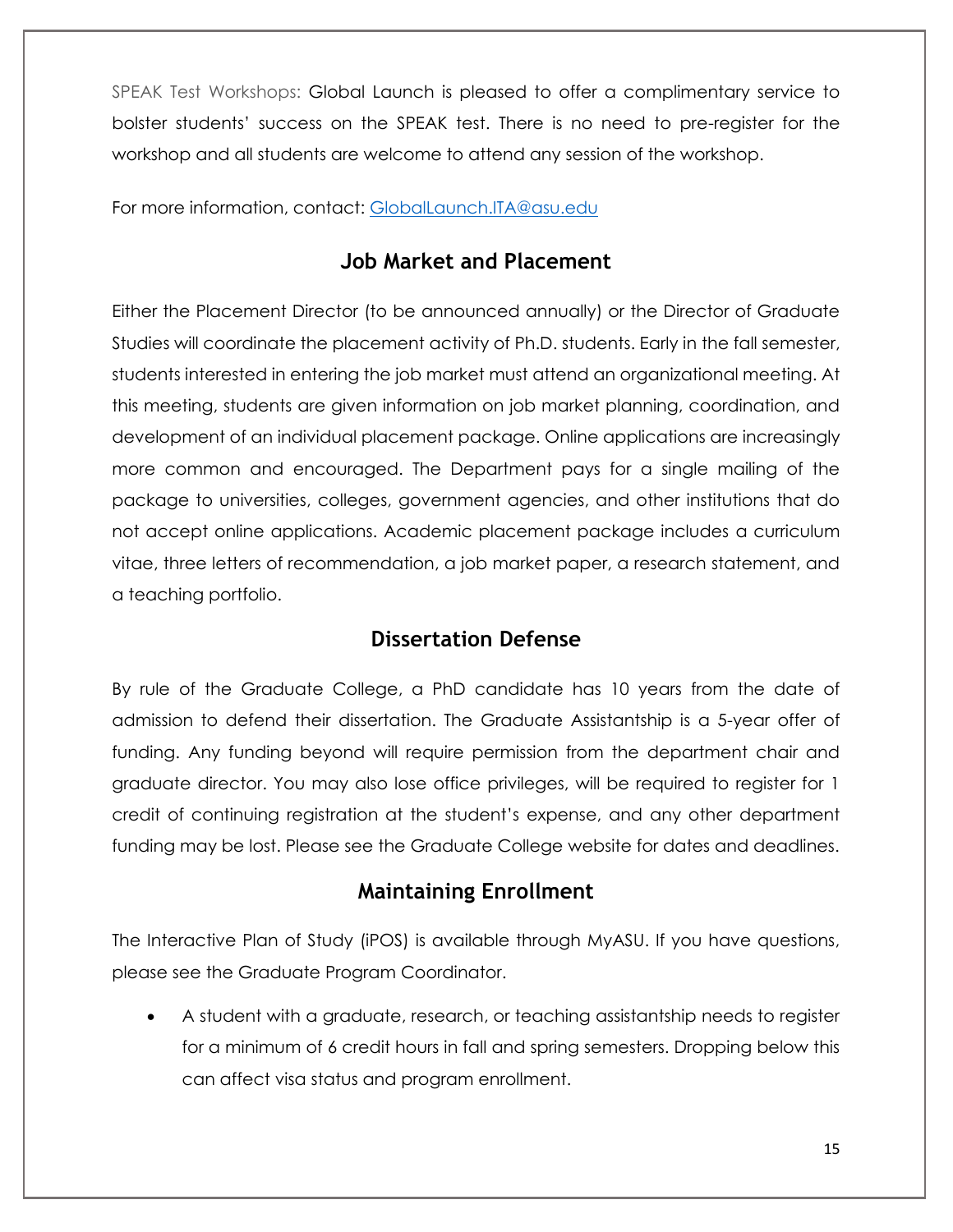- Students are required to complete courses 1-5 by the end of their second year.
- The Required PhD Seminar for 1.5 credits is mandatory every semester, for every student in their second year and beyond.
- A student is required to register for 1 credit hour (ECN 784/791/792) in the summer only if they are taking qualifying or any other exams, doing an internship, defending dissertation or on a summer stipend in exchange for research assistance (hourly waged students are not included in this). Registration is not needed in the summer, otherwise.
- 12 credit hours of ECN799 are required on the Plan of Study, no more, no less.
- A minimum of 84 credit hours of graduate work is required for the doctorate degree at ASU.
- A PhD iPOS must be submitted before completing 50% of the credit hours (approximately in the fourth semester) and taking comprehensive exams.
- Seminars and Workshops are available in Economic Theory, Applied Economics, and Macroeconomics.
- A student who desires to substitute a listed course with another equivalent one must obtain email approval from the Director of Graduate Studies in advance.
- Registration for classes must be completed according to the deadlines or the University will charge late fees. Students will be responsible for these fees unless it is due to a last minute change by a Committee Advisor, DGS or Professor of the course.

All students should refer to <https://graduate.asu.edu/policies-procedures> for more information. The International Students and Scholars Center also has authority to determine course load rules and requirements for international students as it relates to their visas. Typically, international students on an F-1 or J-1 visa are required to enroll in a minimum of six credits per semester if they are on an assistantship.

## **Possible Courses for PhD Students\***

\*not all courses are available every year

Mathematics for Economists Workshop Macroeconomic Workshop\* General Economics Workshop\*

Research Methods Macroeconomic Analysis I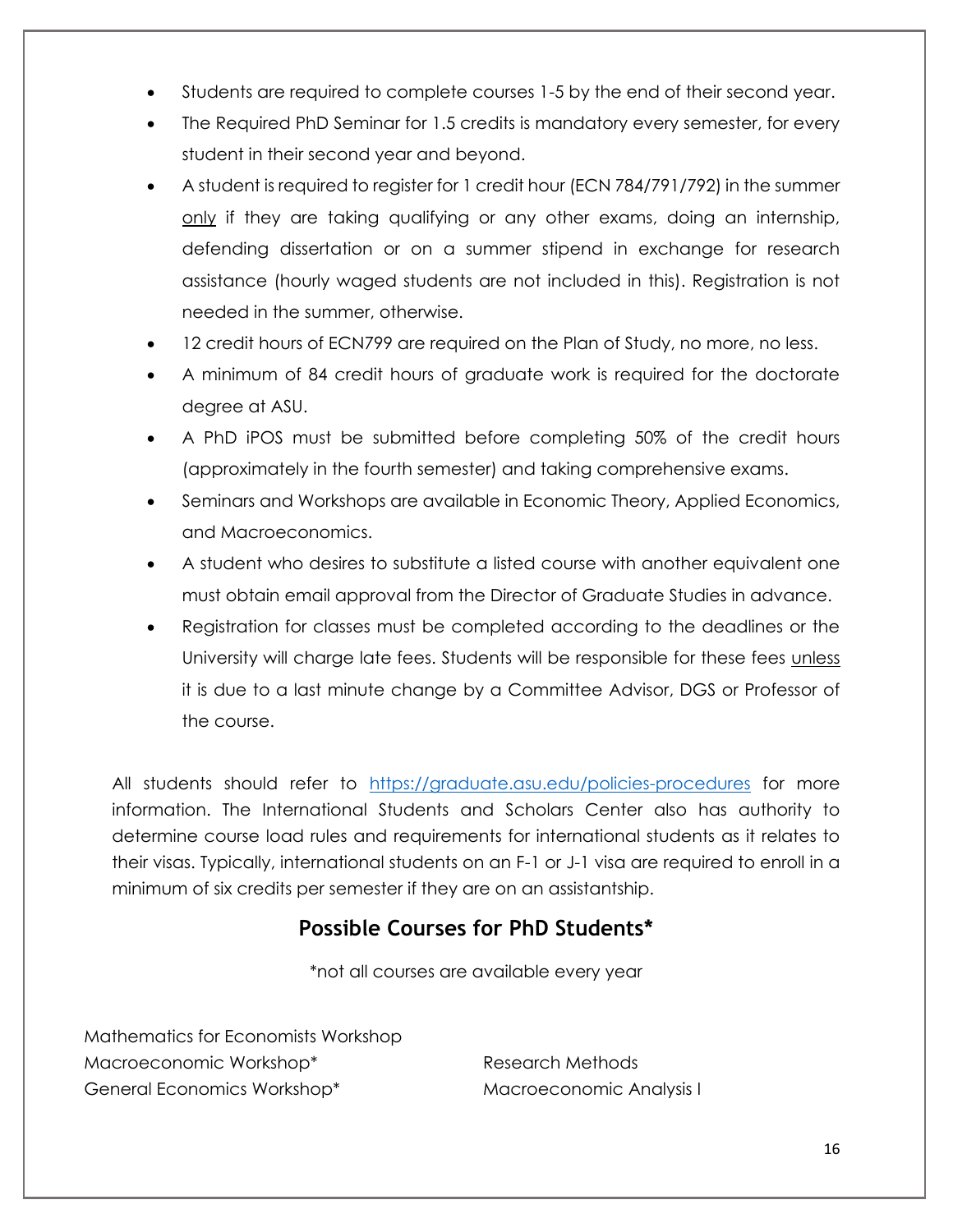| Microeconomic Analysis I          | <b>Mathematics for Economists</b> |
|-----------------------------------|-----------------------------------|
| Macroeconomic Analysis II         | Internship                        |
| Microeconomic Analysis II         | Reading & Conference              |
| Advanced Macroeconomic Analysis   | Required PhD Seminar              |
| Advanced Economic Theory I        | Applied Economics Seminar*        |
| International Macroeconomics      | Economic Theory Seminar*          |
| Labor Economics I                 | Macroeconomic Seminar*            |
| Labor Economics III               | <b>Environmental Economics I</b>  |
| Econometrics I                    | Financial Economics               |
| Econometrics II                   | Financial System Design           |
| International Trade Theory        | <b>Mathematical Economics</b>     |
| <b>Public Economics</b>           | <b>Applied Game Theory</b>        |
| Game Theory                       | Topics in Environmental Economics |
| Topics in Advanced Econometrics   | Topics in Labor Economics         |
| Topics in Aggregate Analysis      | Research Continuing Registration  |
| Topics in Applied Economic Theory | <b>Dissertation</b>               |
| Topics in Economic Theory         |                                   |

# **Sample Plan of Study**

| FALL                                                                                                                                                              | SPRING                                                                                                                                                      | <b>SUMMER</b>                              |
|-------------------------------------------------------------------------------------------------------------------------------------------------------------------|-------------------------------------------------------------------------------------------------------------------------------------------------------------|--------------------------------------------|
| YEAR 1                                                                                                                                                            | Total Hours Year $1 = 21$                                                                                                                                   |                                            |
| ECN711 Macroeconomic I (3)<br>ECN712 Microeconomic I (3)<br>ECN725 Econometrics I (3)<br><b>ECN770 Math for Economists (3)</b><br><b>ECN594 Math Workshop (2)</b> | ECN713 Macroeconomic II (3)<br>ECN714 Microeconomic II (3)<br>ECN726 Econometrics II (3)                                                                    | Qualifying Exams<br>ECN791 (1)             |
| <b>YEAR 2</b>                                                                                                                                                     | Total Hours Year $2 = 25$ or 26                                                                                                                             |                                            |
| Course $1(3)$<br>Course $2(3)$<br>Course $3(3)$<br><b>ECN791 Required Seminar (1.5)</b><br>ECN594 Workshop (1)<br>ECN791 Seminar (1)                              | Course $4(3)$<br>Course $5(3)$<br>Course 6 (optional)<br><b>ECN791 Required Seminar (1.5)</b><br>ECN594 Workshop (1)<br>ECN791 Seminar (1)                  | <b>Draft Written</b><br>Comprehensive Exam |
| <b>YEAR 3</b>                                                                                                                                                     | Total Hours Year $3 = 13$ or 14                                                                                                                             |                                            |
| <b>ECN791 Required Seminar (1.5)</b><br>ECN792 Research (3)<br>ECN594 Workshop (1)<br>ECN791 Seminar (1)<br>Comprehensive Exam (Written)                          | <b>ECN791 Required Seminar (1.5) Dissertation Proposal</b><br>ECN792 Research (3)<br>ECN594 Workshop (1)<br>ECN791 Seminar (1)<br>Comprehensive Exam (Oral) | Preparation                                |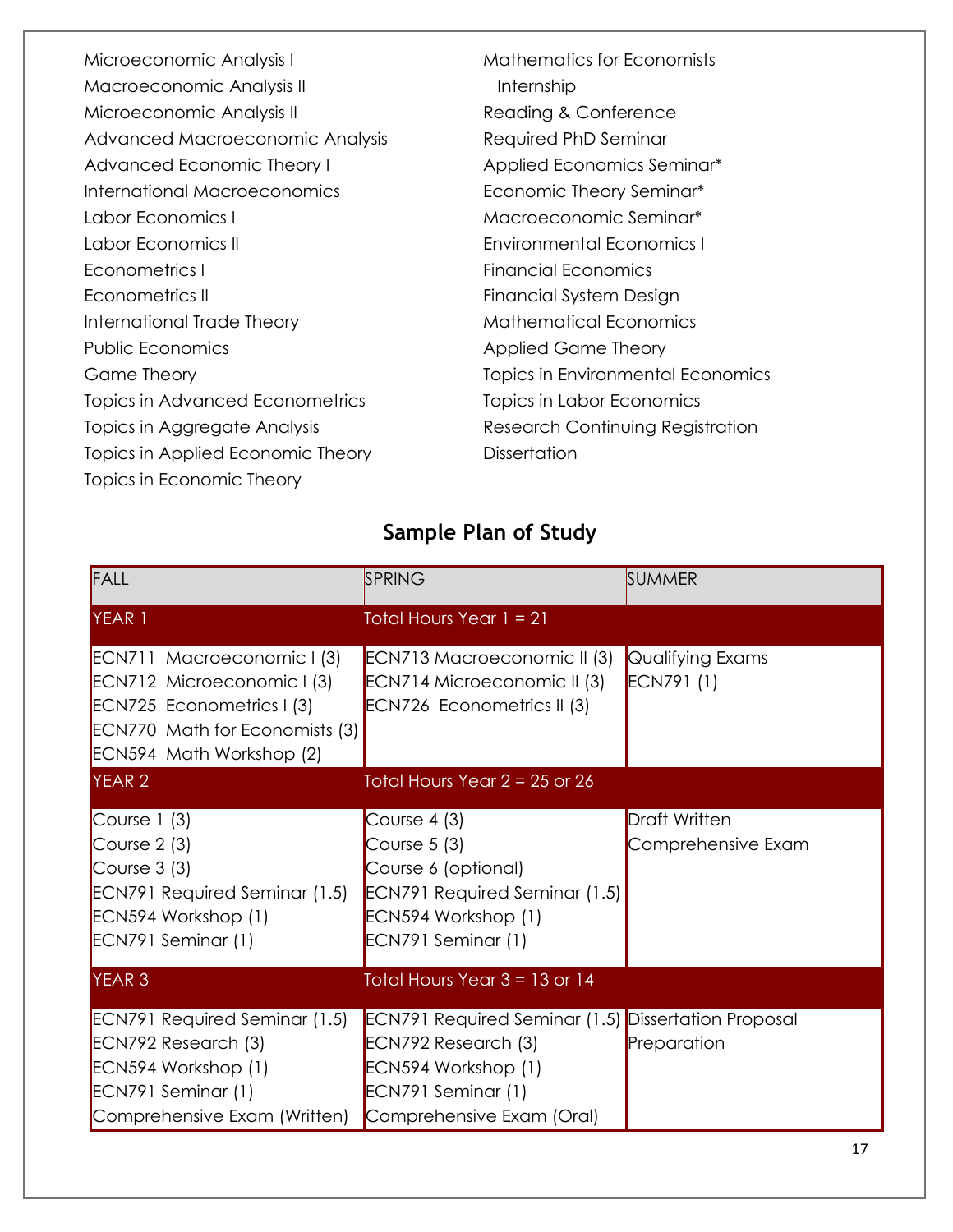| <b>YEAR 4</b>                                                                                                                              | Total Hours Year $4 = 15$ or 16                                                                                                                                   |  |
|--------------------------------------------------------------------------------------------------------------------------------------------|-------------------------------------------------------------------------------------------------------------------------------------------------------------------|--|
| <b>ECN791 Required Seminar (1.5)</b><br>ECN792 Research (1)<br><b>ECN799 Dissertation (3)</b><br>ECN594 Workshop (1)<br>ECN791 Seminar (1) | <b>ECN791 Required Seminar (1.5) Job Market Preparation</b><br>ECN792 Research (1)<br><b>ECN799 Dissertation (3)</b><br>ECN594 Workshop (1)<br>ECN791 Seminar (1) |  |
| <b>YEAR 5</b>                                                                                                                              | Total Hours Year $5 = 13$<br>Total Hours Years $1-5 = 87-90$                                                                                                      |  |
| <b>ECN791 Required Seminar (1.5)</b><br>ECN792 Research (2)<br><b>ECN799 Dissertation (3)</b>                                              | <b>ECN791 Required Seminar (1.5)</b><br>ECN792 Research (2)<br><b>ECN799 Dissertation (3)</b>                                                                     |  |

\*Students may take optional courses in economics and other fields related to their dissertation.

## **Graduate Assistantship: Teaching and Research Assignments**

Graduate assistantships are typically provided for five years. No student should expect financial support beyond the fifth year.

All students on assistantship should refer to the ASU TA/RA Handbook at [https://graduate.asu.edu/ta-ra-handbook.](https://graduate.asu.edu/ta-ra-handbook) Each student's performance as a TA/RA should be evaluated at least once annually, and in addition, may be evaluated at any time.

All assignments are for 20 hours per week for the full semester, including final exam week. Each assistant is being compensated for working 20 hours per week. No change in assignments will be considered unless an assistant is regularly working more than the appropriate number of hours. (One or two weeks do not qualify as heavier weeks may be offset by lighter ones.)

- $\Rightarrow$  Failure to meet all assigned responsibilities on time and at a high-quality level will result in immediate reduction of compensation. The reduction will range from 10% to 100%, depending on the severity and frequency of the problem. Quality teaching and grading assistance are essential to the operation of the Department. There will be no "second chances.
- $\implies$  NOTE: If you will be out of town for any reason during the semester (including final exam week), please request approval from the Director of Graduate Studies as far in advance as possible. (Only travel with an academic purpose will be considered. Personal travel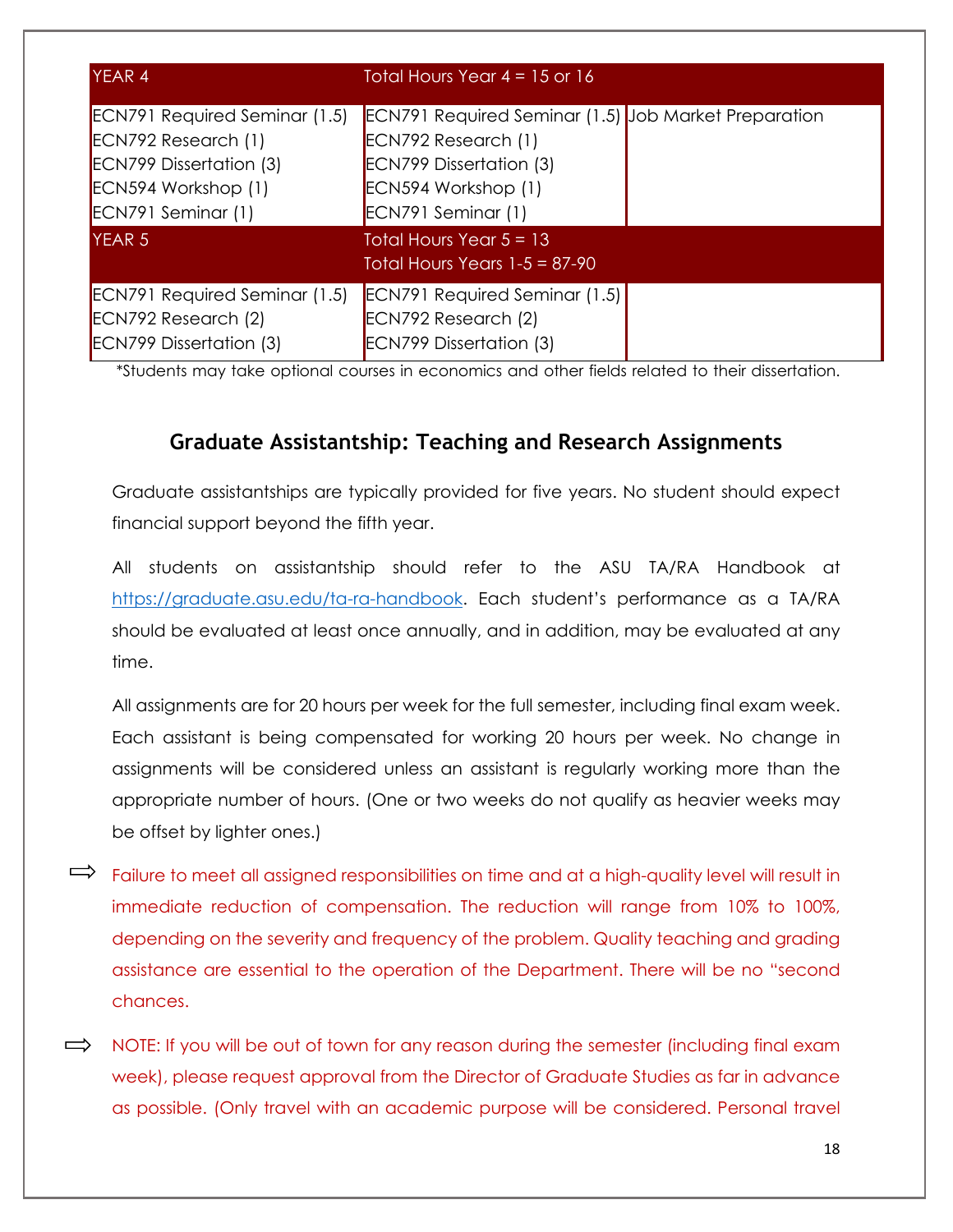will not be approved.) If travel is approved, it will be your responsibility to find a replacement for your assignment during that period. Unapproved travel will result in immediate loss of all financial support (including tuition waiver, fee waiver, and health insurance).

## **Teaching Courses**

The main criterion for teaching assignments is to provide our students with a high-quality education. The DGS will consider satisfactory progress in the program when assigning teaching positions. If you receive a teaching assignment, you may not miss any class time due to any travel or conferences, no exception. You must plan accordingly. Most teaching assignments are for the summer. Some assignments will be for the regular semesters; in that case the teaching assignment will count as your TA position for that semester.

**Students who have passed both qualifying exams and who have not yet received a summer teaching assignment:** Each student will work with the TA Training Coordinator to develop a sample class. This will allow the TA Training Coordinator to assess the student's ability to communicate effectively and to present a cogent argument within a limited timeframe. This will typically occur before March 1. The TA Training Coordinator will provide an assessment of the sample class to the Assistant Chair and DGS, who will make the determination of whether the student will or will not be given a teaching assignment. This will typically occur before March 31 for summer courses.

**Students who have taught one or more times:** Excellent past teaching performance is a necessary but not sufficient condition for teaching assignments. Performance will be judged on student feedback and teaching evaluations. Additional considerations are satisfactory progress in the program and departmental needs. A student who is not offered a teaching opportunity may not be provided financial support in the summer.

## **DEPARTMENT PROCEDURES**

## **Office Space**

Only minimal office space can be provided to teaching and research assistants. Space may be unavailable for students not receiving financial assistantship. Always secure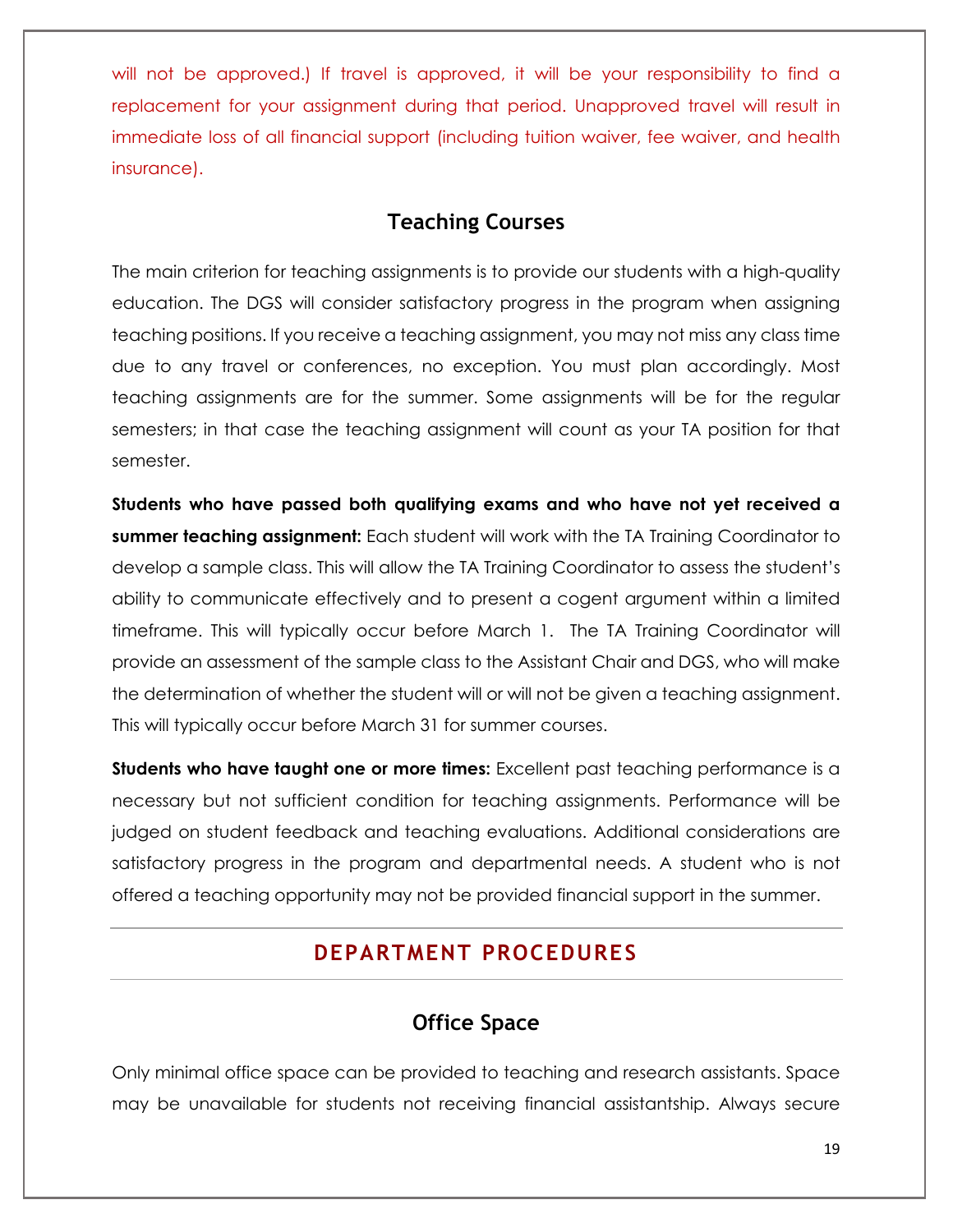offices upon leaving. Unaccompanied guests may not be left alone or permitted to use student office space. (This includes lending a key to someone else.) Any violation of this rule will result in the immediate revocation of office privileges. Offices are shared spaces; cleanliness and respect of other students' time and property is the expectation. This policy also applies to communal spaces such as conference rooms, kitchens and balconies.

## **Travel Reimbursement**

The DGS will evaluate applications for funding to participate in a conference or summer school. To obtain funding for a conference, the student must participate as a job candidate, presenter, or discussant. Process for travel reimbursement:

- 1. Email Graduate Coordinator asking for the Pre-Travel DocuSign Form, which will request permission to travel and options for funding from the department. Include the Following:
- The name, dates and estimated costs of the travel
- The purpose of attending: e.g., job market, presenter, discussant, summer school
- Proof of funding request from the Graduate College and GPSA. If you missed the deadlines, please note this on your form.
- Form will go through the following approval chain- 1. Committee Advisor, 2. DGS, then 3. Department Chair.
- 2. Once approved, Graduate Coordinator will complete a trip request in the Concur Travel System (see Grad Coordinator for directions).
- 3. Funding is not guaranteed after travel unless pre-approved by DGS.

### **DISCONTINUATION OF PHD PROGRAM**

## **Master of Science in Economics**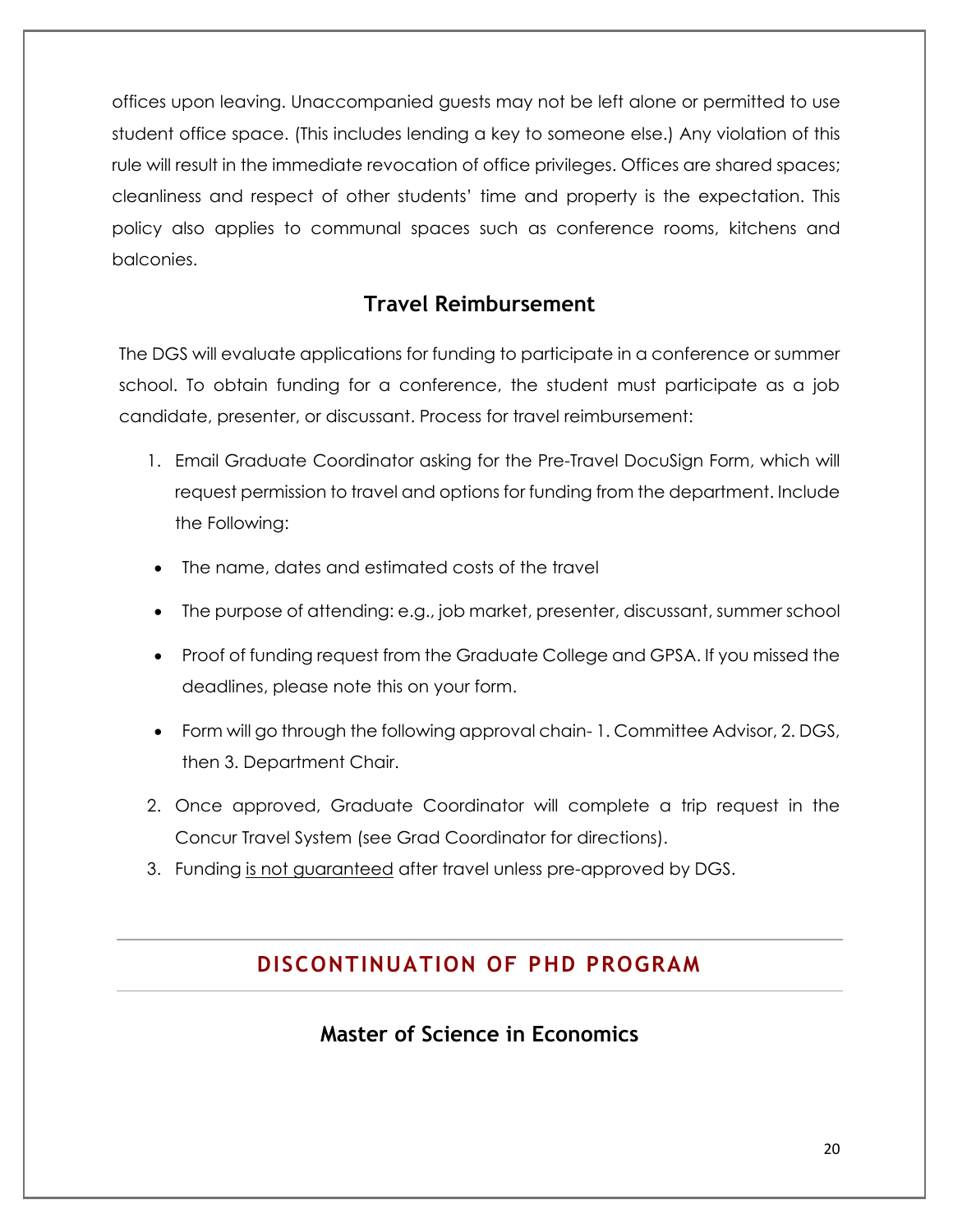Currently, no students can enroll in the Master's program alone. It is only available for the students already enrolled in the Ph.D. program who cannot continue. For more information, please contact the Graduate Program Coordinator.

## **M.S. in Passing**

- This option is available ONLY to a Ph.D. student who passes at least ONE Qualifying Exam. Passing the exam qualifies for a culminating event.
	- 1. Economic Theory

ECN711, 713 - Macroeconomic Analysis I & II

ECN712, 714 - Microeconomic Analysis I & II

2. Econometrics: ECN725 - Econometrics I (or equivalent)

3. Additional coursework to bring the total to 30 hours. The student may choose up to 6 hours of related coursework outside of economics with approval of the Director of Graduate Studies. A maximum of 6 credit hours of 400-level coursework can be included on an iPOS. 400-level courses taken prior to admission and 400-level courses graded as "Pass/Fail" are not acceptable.

4. In addition to the 30 hours of course work, the student must pass one of the two Ph.D. Qualifying Examinations in micro and macro.

Graduation Procedures for M.S. in Passing:

- 1. Create a Plan of Study (iPOS)
- a. Master's Degree Plan of Study
- b. Master's in Passing Request
- 2. Culminating Experience
- a. Qualifying Exam
- 3. Apply for Graduation.
- $\implies$  \*Please note: Any course with a grade that is below a C (2.0) may not appear on your iPOS. Please work with the Director of Graduate Studies to find courses equivalent to those you cannot include. These courses must be completed in the third semester, and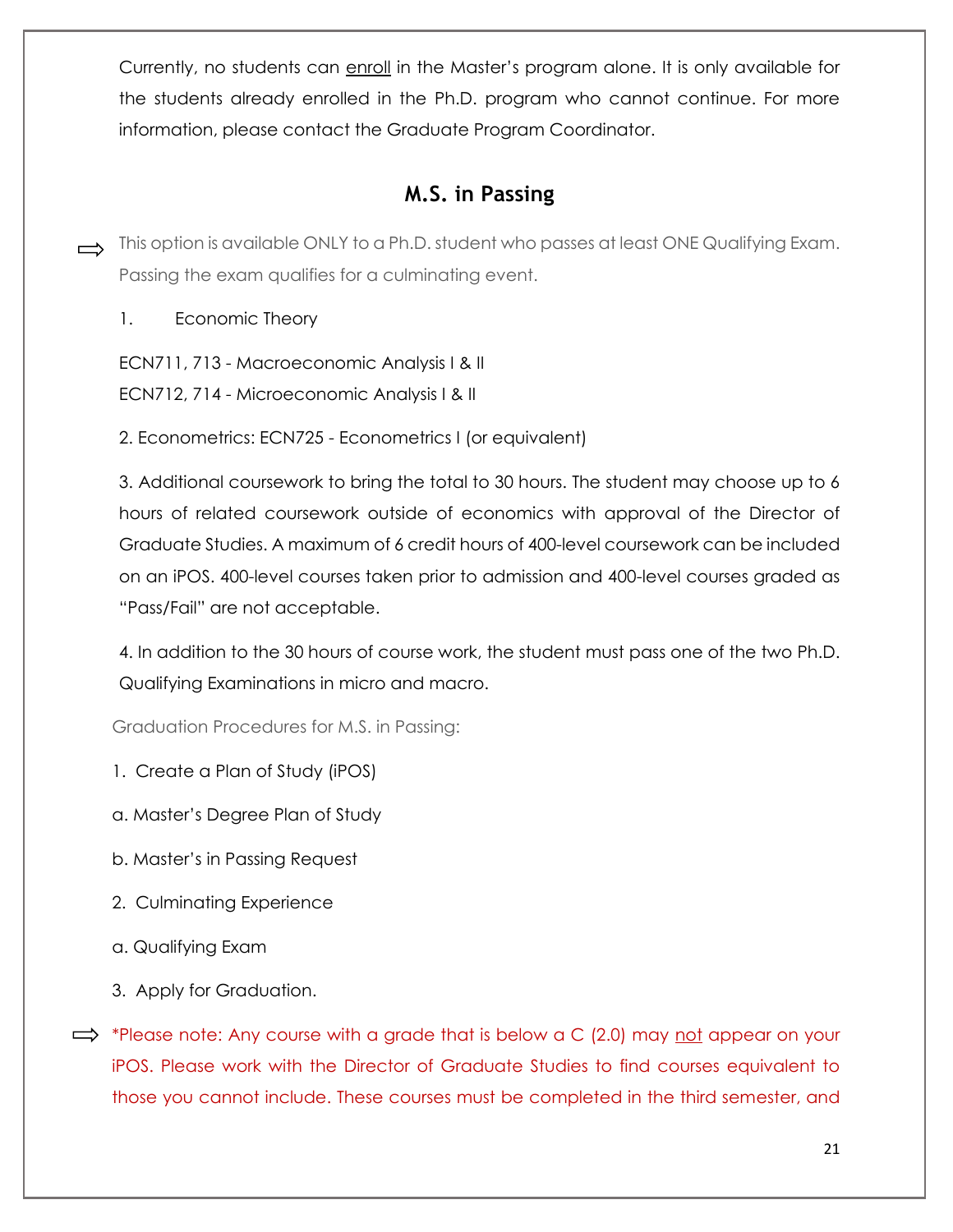passed with a B (3.0) or better. Your overall iPOS GPA must be a 3.0 to graduate with any degree. This most likely means taking extra classes to bring the GPA up.

Note: The Graduation Office has strict deadlines that will be enforced, so get copies of the calendar ASAP at<https://graduate.asu.edu/completing-your-degree> and click on the Graduation Deadlines and Procedures tab. Any late fees incurred are at your own expense.

## *M.S. (Thesis or Applied Project***)**

 $\implies$  This option available ONLY to a Ph.D. student who fails BOTH the Macro and Micro Qualifying Exams so that there is a culminating event opportunity.

1. Economic Theory

ECN711, 713 - Macroeconomic Analysis I & II (or equivalent as recommended by DGS) ECN712, 714 - Microeconomic Analysis I & II (or equivalent as recommended by DGS)

2. Econometrics: ECN725 - Econometrics I (or equivalent)

3. Thesis ECN599 - Thesis (6 hours) or ECN593 – Applied Project (3 hours) (consult with DGS on which option is best for you)

Additional coursework to bring the total to 30 hours. The student may choose up to 6 hours of related coursework outside of economics with approval of the Director of Graduate Studies. A maximum of 6 credit hours of 400-level coursework can be included on an iPOS. 400-level courses taken prior to admission and 400-level courses graded as "Pass/Fail" are not acceptable.

The program is usually completed in three regular semesters.

## **Graduation Procedures for M.Sc.**

- 1. Plan of Study
	- a. Submit a Change of Program Request form to Graduate Admissions
	- b. Master's Degree Plan of Study (iPOS)
- 2. Culminating Experience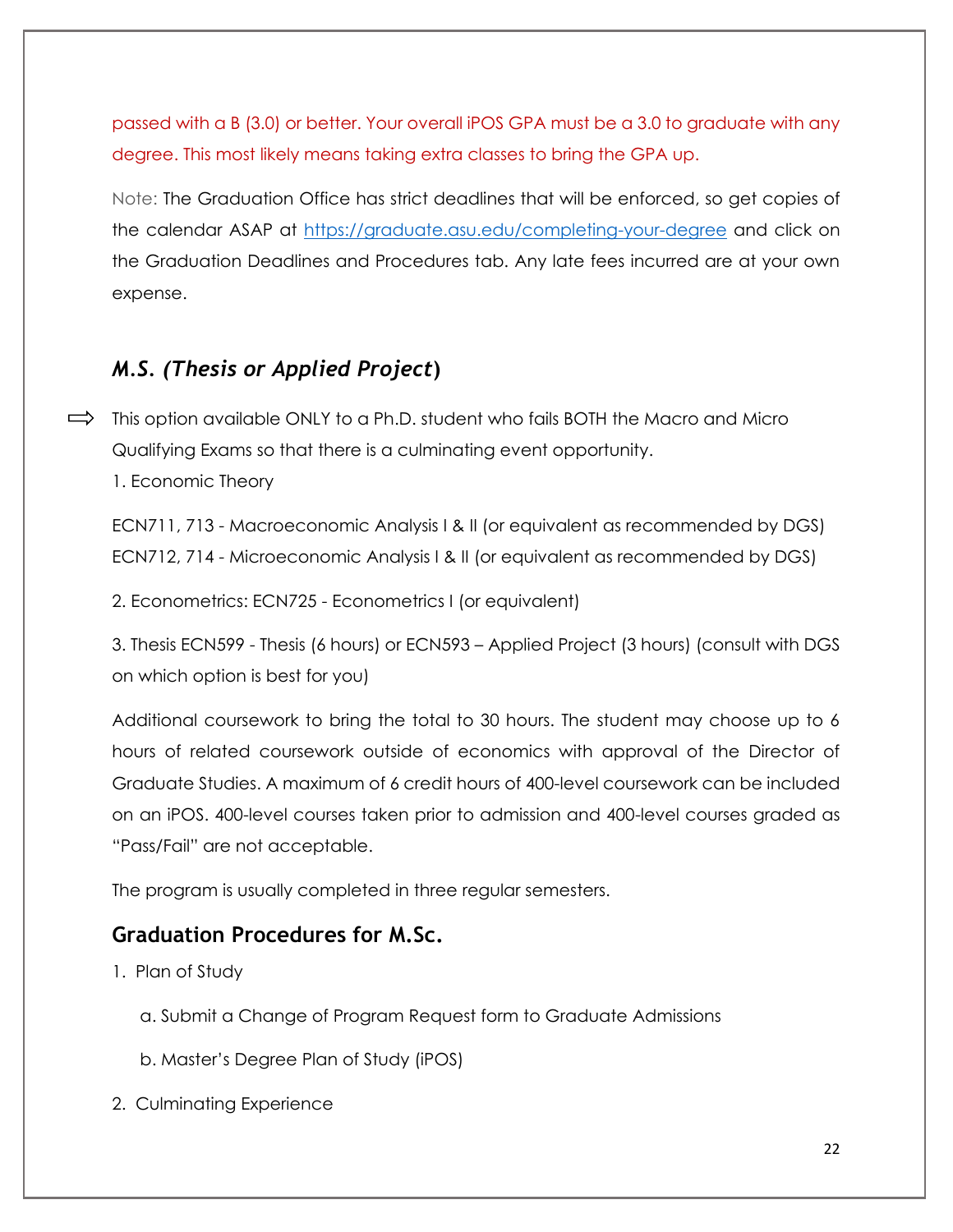Thesis (ECN 599) or Applied Project (ECN 593)

- 3. Apply for Graduation.
- $\implies$  \*Please note: Any course with a grade that is below a C (2.0) may not appear on your iPOS. Please work with the Director of Graduate Studies to find courses equivalent to those you cannot include. These courses must be completed in the third semester, and passed with a B (3.0) or better. Your overall iPOS GPA must be a 3.0 to graduate with any degree. This most likely means taking extra classes to bring the GPA up.

Note: The Graduation Office has strict deadlines that will be enforced, so get copies of the calendar ASAP at<https://graduate.asu.edu/completing-your-degree> and click on the Graduation Deadlines and Procedures tab. Any late fees incurred are at your own expense

#### **Voluntary Withdrawal**

For any reason, a voluntary withdrawal is available to a student. Please note though that this cannot be revoked once submitted and processed by Graduate Education. Doctoral students have ten years from admission to the program to complete their degree program requirement and defend. The Graduate College may withdraw students who are unable to complete all degree requirements and graduate within the allowed maximum time limits. Any student who withdraws will have to re-apply for admission during the allotted time for the admission cycle (9/1 through 1/15). Admission is not guaranteed.

## **STUDENT CODE OF CONDUCT AND ACADEMIC INTEGRITY**

#### **Arizona Board of Regents Student Code of Conduct**

The aim of education is the intellectual, personal, social, and ethical development of the individual. The educational process is ideally conducted in an environment that encourages reasoned discourse, intellectual honesty, openness to constructive change, and respect for the rights of all individuals. Self -discipline and a respect for the rights of others in the university community are necessary for the fulfillment of such goals. The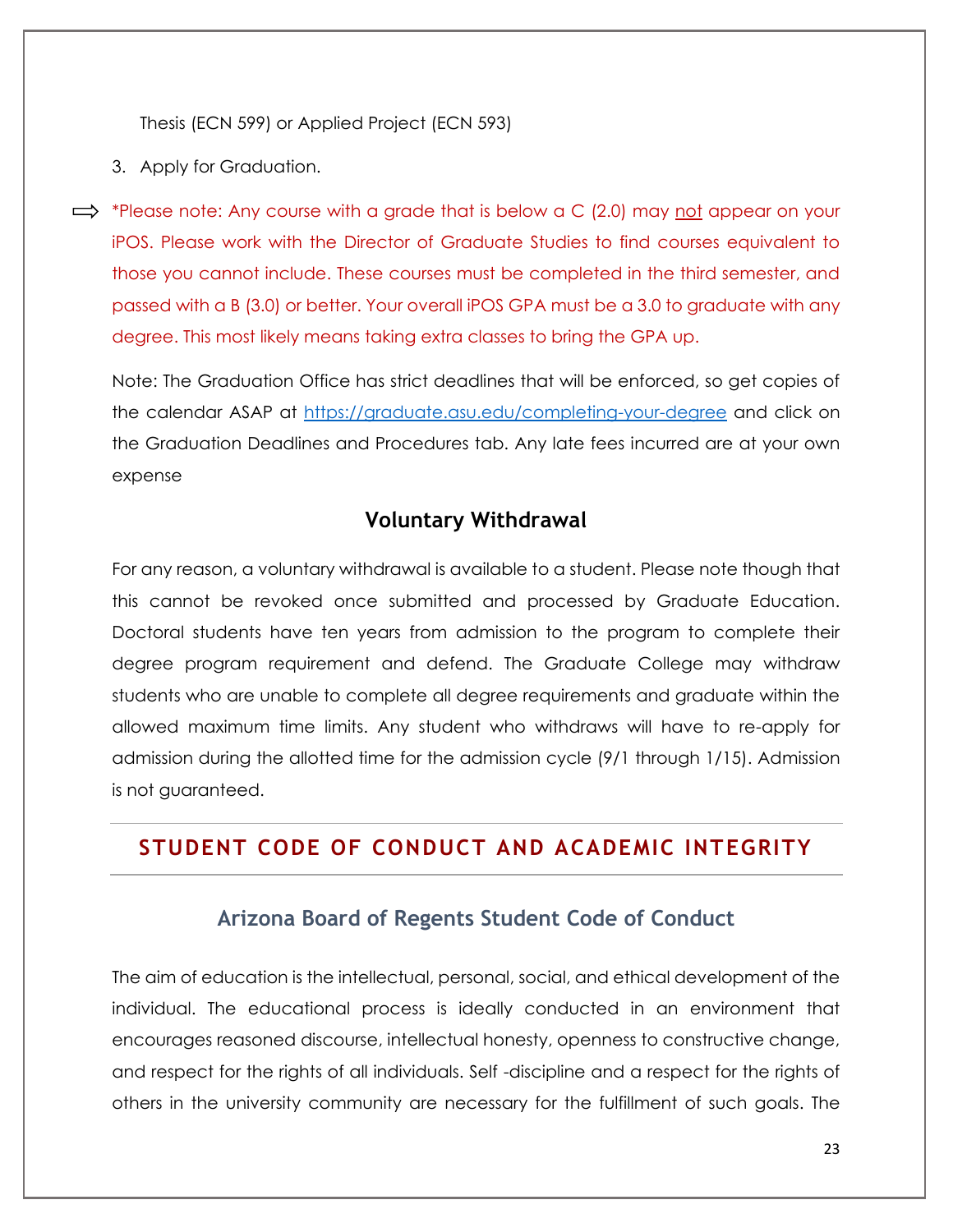Student Code of Conduct is designed to promote this environment at Arizona State University.

The Student Code of Conduct sets forth the standards of conduct expected of students who choose to join the university community. Students who violate these standards will be subject to disciplinary sanctions in order to promote their own personal development, to protect the university community, and to maintain order and stability on campus.

All Students are expected to adhere to the ABOR Student Code of Conduct. <https://eoss.asu.edu/dos/srr/codeofconduct>

### **Academic Integrity and Statement on Plagiarism**

Students are cautioned that in presenting their work---whether in the form of homework, papers, theses, or other presentations---it is important that they distinguish clearly between material for which they claim authorship and material that has originated with others. Students who do not properly make this distinction risk a charge of plagiarism. Plagiarism occurs when one uses the language or ideas of another without proper attribution. Accordingly, when using the work of others, it is imperative that one take special care to identify formally the sources of that work and to set off in quotation marks or through italics or indentation any language that is not one's own. The penalties for plagiarism vary with the severity of the offense and can result in expulsion from the program. Arizona State University has established a formal Student Academic Integrity Policy with which all students should become familiar. This policy is available at: [http://provost.asu.edu/academicintegrity.](http://provost.asu.edu/academicintegrity)

## **Automatic Low GPA Probation**

Graduate College will conduct a GPA audit at the end of each semester. Any graduate student with a cumulative GPA below 3.00 will automatically be placed on academic probation. Students will receive an alert on MyASU and an email notifying them that they have been placed on academic probation and that they must contact their Academic Unit. Automatic Low GPA Probation does not replace a Probation Notice from the Academic Unit. For first year students, the Economics Department DGS will meet and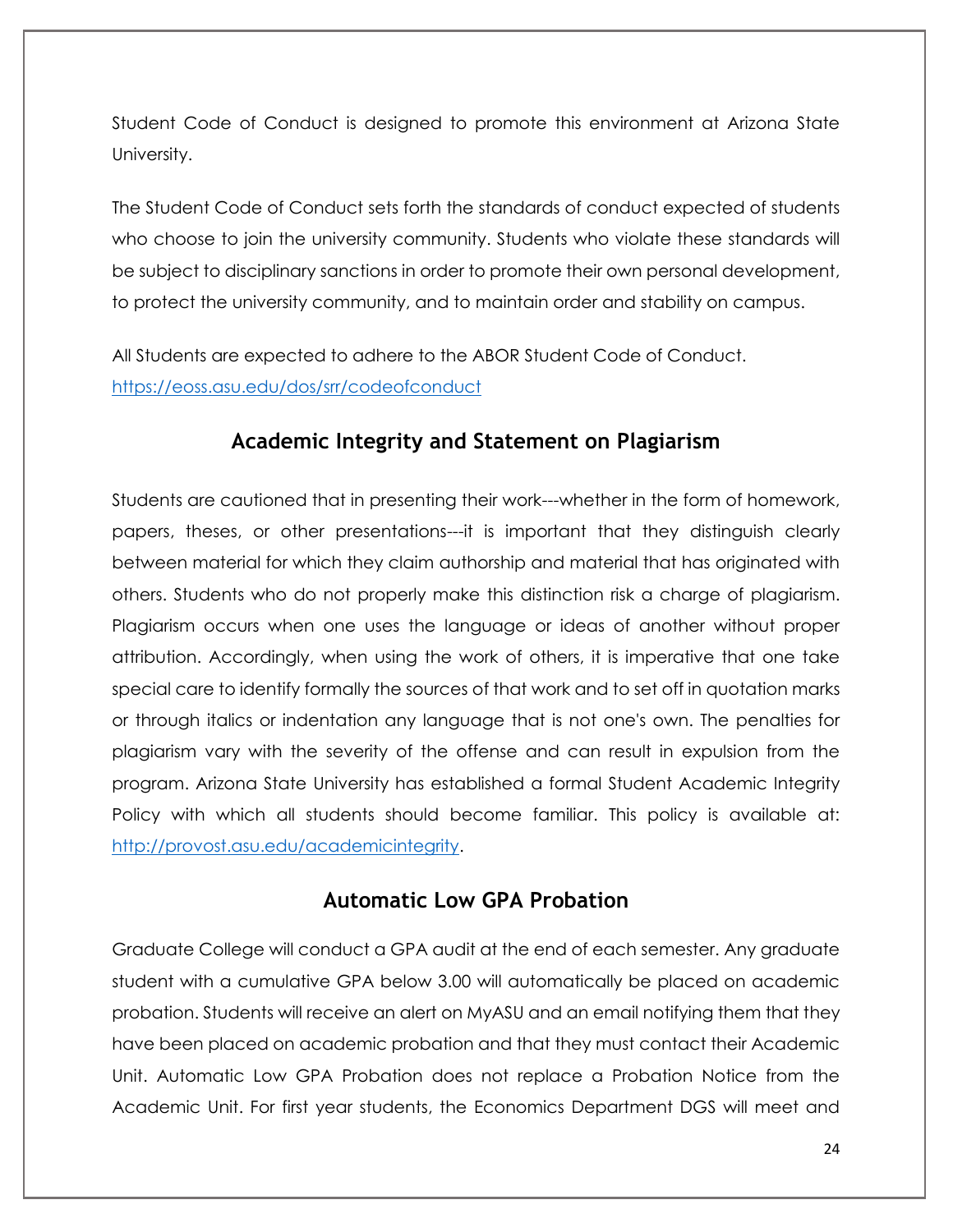discuss this probation notification with the student in December. If the GPA probation continues at the end of spring semester (semester two), written notice with the consequences will be given in the end-of-year review, sent out in May.

If you cannot raise all three GPA's above a 3.0 by the end of the third semester, the DGS or Department Chair will recommend you for dismissal.

## **Departmental Student Appeal Procedures**

The principal departmental committee affecting the Ph.D. students is the Graduate Committee. The committee has initial jurisdiction over all matters relating to the graduate program. On departmental policy issues, the committee is advisory to the Chair of the Department. Also, see related College (Graduate College and W. P. Carey School of Business) and University policies.

If a student has a grievance concerning any policy under departmental control:

- An initial attempt should be made to resolve the problem with either the instructor or supervisor.
- If no acceptable resolution is obtained, the grievance should be raised with the Director of Graduate Studies, who may obtain input from the Graduate Committee. A recommendation will then be made to the Department Chair for a determination.
- Depending on the form of the grievance the decision of the Chair may be final (e.g., in the case of financial assistance), or the student may have the opportunity to appeal to the School Committee (e.g., in the case of grade appeals) or to the Graduate College (e.g., on a recommendation for dismissal).

 $\Rightarrow$  Note: If a student feels that meeting with the instructor or supervisor might prove prejudicial to his or her interests, the problem should initially be discussed with the Director of Graduate Studies.

## **University Harassment Policies**

Anyone who believes that he or she has been subjected to discrimination, harassment, or retaliation in violation of this policy, or who believes that this policy has been violated,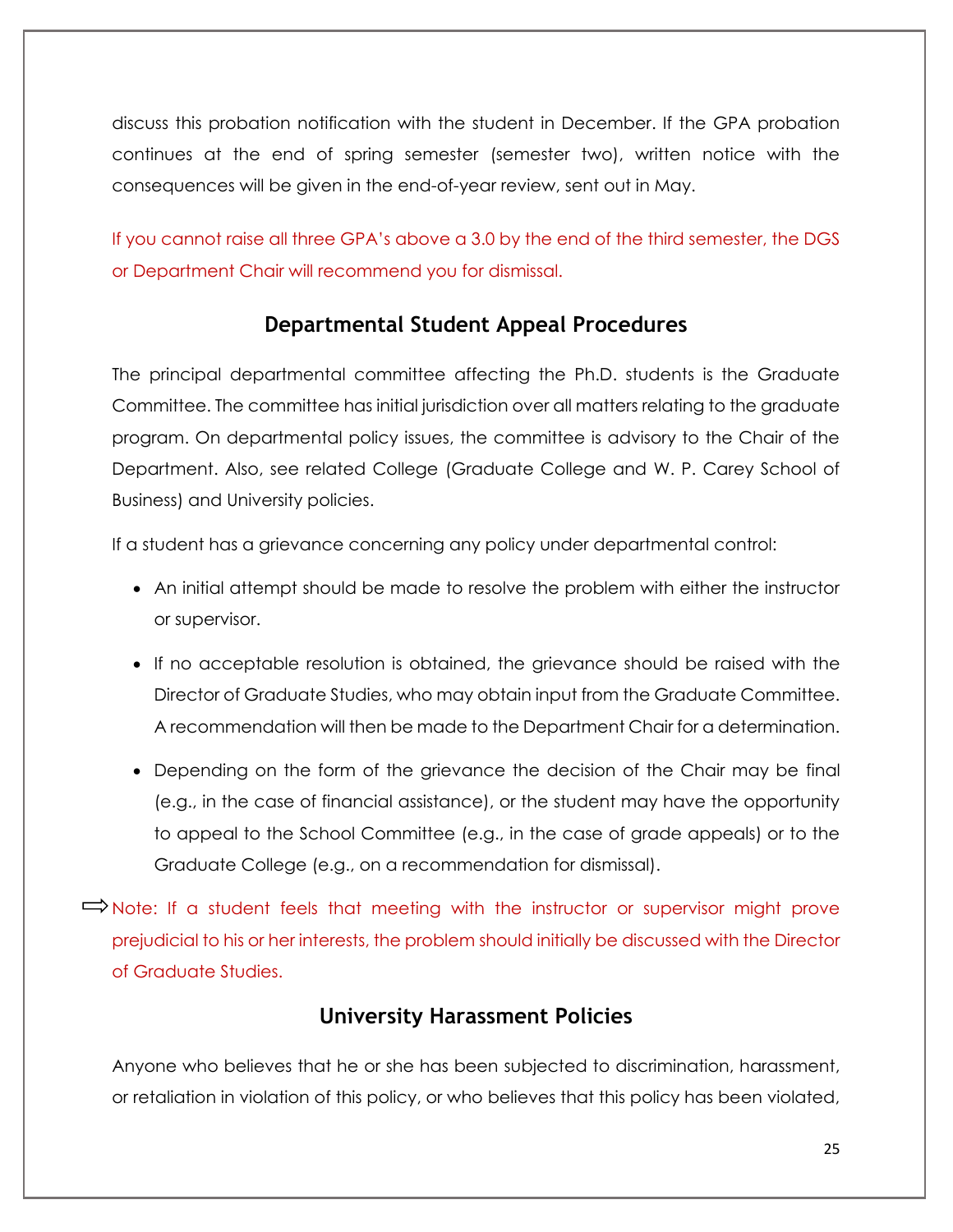should report the matter immediately to the Office of Equity and Inclusion. Additionally, any individual has the right to contact local law enforcement to file a criminal report.

If an individual wishes to have a confidential conversation about an allegation of sexual harassment, that individual can do so by seeking an appointment with a licensed counselor or health care professional. The university provides such services at the [Health](https://www.asu.edu/aad/manuals/acd/healthservices.html)  [Services,](https://www.asu.edu/aad/manuals/acd/healthservices.html) [Employee Assistance Office,](https://www.asu.edu/aad/manuals/acd/emp-assist.html) or [ASU Counseling Services](https://www.asu.edu/aad/manuals/acd/counseling-srvs.html) located on each campus. Also, consistent with state law, the ASU Police Department Victim's Advocate is a person with whom an individual can hold a confidential conversation about an allegation of sexual violence, including sexual assault.

If an individual wishes to remain anonymous, that individual can make a report to the [ASU Hotline](https://www.asu.edu/aad/manuals/acd/asu-hotline.html) at 877/786–3385.

If an individual requests anonymity after a report is filed, the Office of Equity and Inclusion/Title IX Coordinator will take into account the request, the due process rights of all parties involved, the severity of the alleged harassment, and the potential risk of a hostile environment for others in the community in order to determine whether the request can be honored. The requesting party will be advised of the determination.

#### **Legal Definitions**

Discrimination is defined under applicable federal and state law. In general, unlawful discrimination means failing to treat people equally based, at least in part, on status that is protected under applicable law or policy. Protected status includes race, color, religion, sex, national origin, age, disability, veteran status, sexual orientation, gender identity, and genetic information.

Harassment is a specific form of discrimination. It is unwelcome behavior, based on a protected status, which is sufficiently severe or pervasive as to create an intimidating, hostile, or offensive environment for academic pursuits, employment, or participation in university-sponsored programs or activities.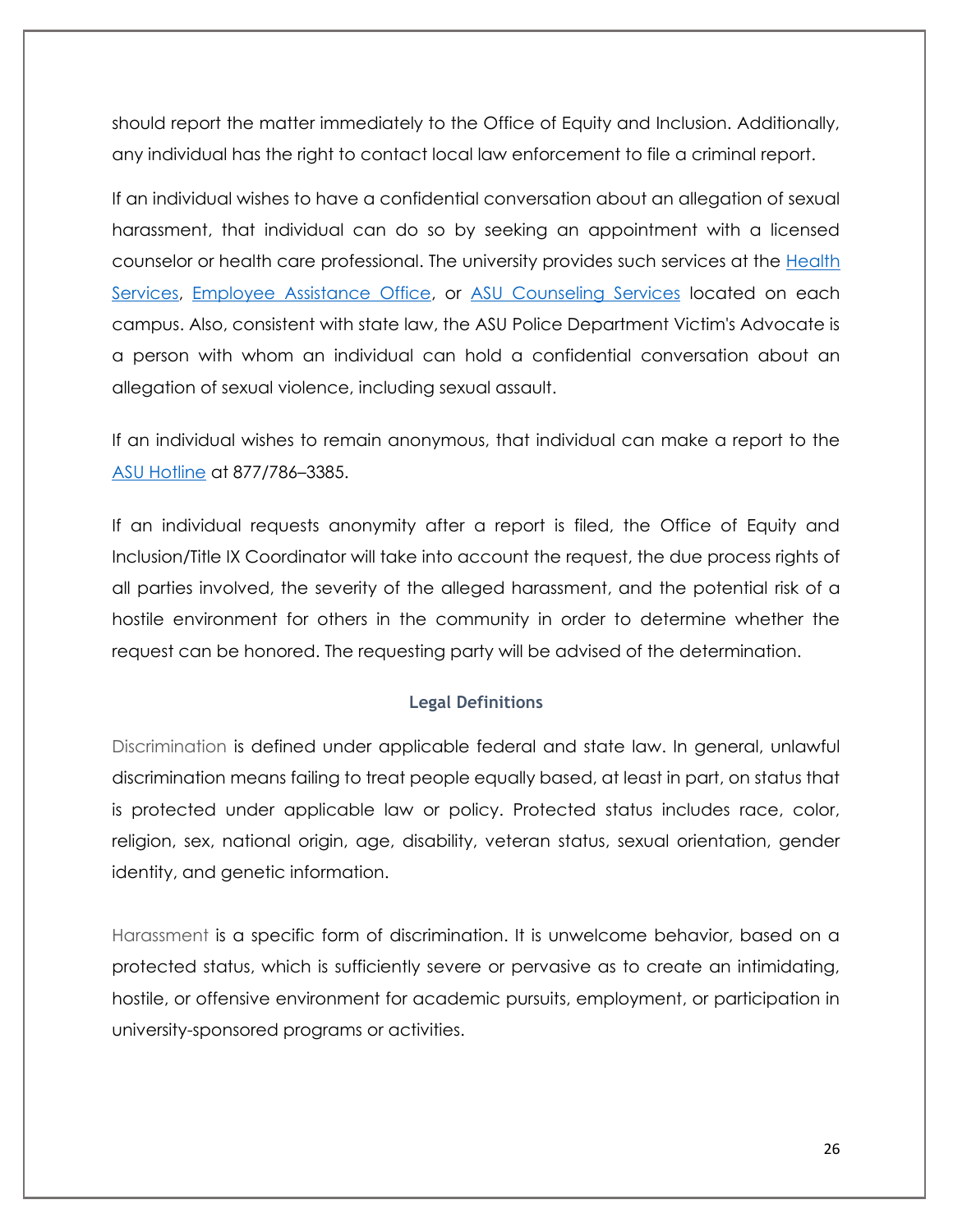Sexual Harassment is harassment, whether between individuals of the same or different sex, which includes unwelcome behavior or conduct of a sexual nature (including [unwelcome sexual activity\)](https://www.asu.edu/aad/manuals/acd/acd401.html#unwlcmsexactivity) that is made, either explicitly or implicitly, a condition of an individual's education, employment, or participation in university-sponsored programs or activities or the submission to or rejection of such behavior or conduct is a factor in decisions affecting that individual's education, employment, or participation in university-sponsored programs or activities. Sexual harassment is also unwelcome behavior or conduct of a sexual nature (including unwelcome sexual advances or activity), which is sufficiently severe or pervasive as to create an intimidating, hostile, or offensive environment for academic pursuits, employment, or participation in universitysponsored programs or activities.

Sexual Violence includes attempted or actual physical sexual acts perpetrated against a person's will or where a person is incapable of giving consent due to the use of drugs or alcohol, due to an intellectual or other disability, or due to age is also a form of sexual harassment. This can include rape, sexual assault, sexual battery, sexual coercion, domestic and dating violence, and stalking.

Retaliation occurs when an adverse action (e.g., termination, denial of promotion, refusal to hire, unjustified discipline or evaluation, etc.) is taken against an individual for complying with this policy, opposing conduct reasonably believed to constitute a violation of this policy, filing a report under this policy, seeking an accommodation under this policy, or participating in any manner in an investigation or proceedings related to this policy. Adverse actions that are reasonably likely to deter a complaining individual or others from engaging in protected activity are prohibited.

Report Allegation(s) of a violation of this policy that is/are made to any manager, supervisor, administrator, or the Office of Equity and Inclusion or the Dean of Students, Office of Student Rights and Responsibilities.

Unwelcome Sexual Activity Engaging in sexual activity with a person, whom you reasonably should know or do know, has not consented or is incapable of giving consent.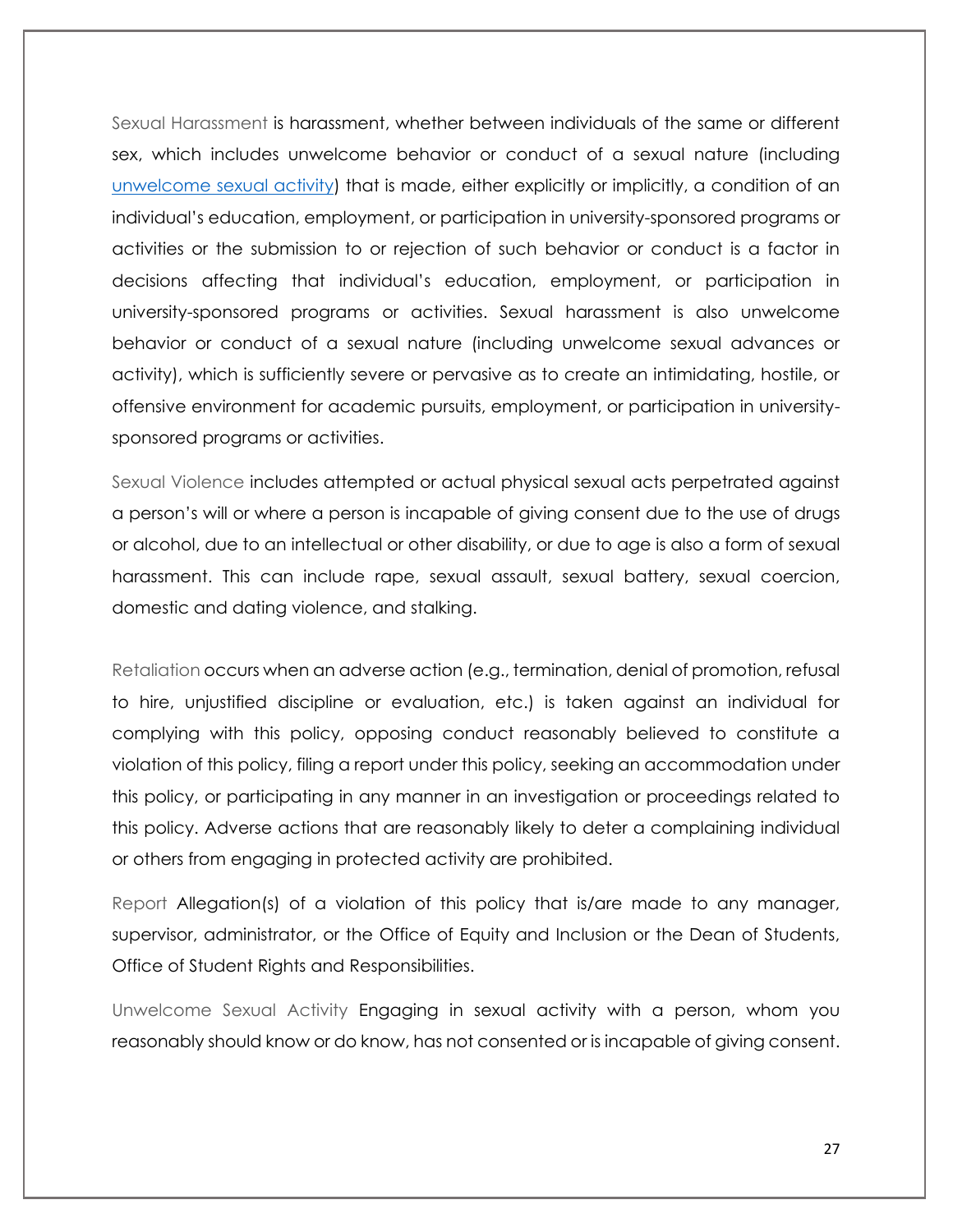- consent in the context of sexual activity means informed and freely given words or actions that indicate a willingness to participate in mutually agreed upon sexual activity
- consent may not be inferred from:
	- 1. silence, passivity or lack of resistance
	- 2. a current or previous dating or sexual relationship,
	- 3. acceptance or provision of gifts, meals, drinks, or other items
	- 4. previous consent to sexual activity
- consent may be withdrawn during sexual activity, consent to one form of consensual sexual activity does not imply consent to any other form of sexual activity
- consent must not be obtained through physical force, violence, duress, intimidation, coercion, or an express or implied threat of injury
- consent may never be given by a person who is: incapacitated (by drugs, alcohol or otherwise), unconscious, asleep, or otherwise physically or mentally unable to make informed, rational judgments. The use of alcohol or drugs does not diminish one's responsibility to obtain consent and does not excuse conduct that violates this policy

and

 consent cannot be given by someone who, by virtue of age, circumstances or other factors, is deemed by law to be incapable of giving consent.

#### **The Economics Department does not tolerate harassment of any kind.**

## **LINKS TO UNIVERSITY AND GRADUATE EDUCATION DOCUMENTS**

Below are links to University and Graduate Education documents that will provide details about requirements as you proceed through the program. It is essential that you understand the policies that underlie your time at ASU. Note that the Economics Department must adhere to the policies that the University and Graduate Education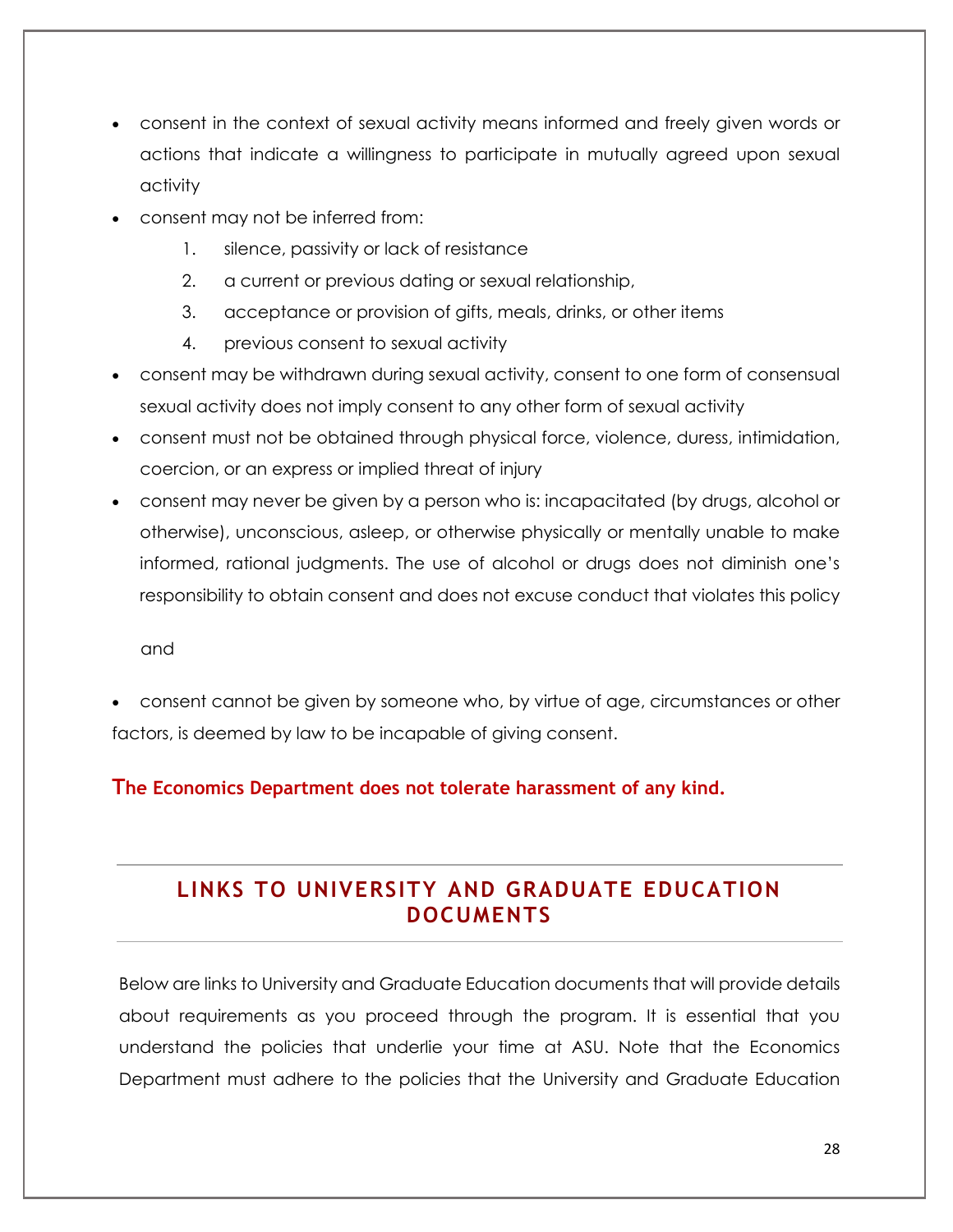develop. It is your responsibility to be aware of these policies. Please refer to them at least once a semester, and see the Graduate Program Coordinator or the Director of Graduate Studies if you have questions.

The Graduate Policies and Procedures Handbook contains details about enrollment (course load, continuous enrollment, leave of absence, withdrawal), academic progress, degree requirements (plan of study, petitions), and doctoral milestone events (time limits, committees, comprehensive examinations, prospectus defense, dissertation defense). Please pay particular attention to the plan of study and time limit requirements: [https://graduate.asu.edu/policies-procedures.](https://graduate.asu.edu/policies-procedures)

The TA/RA Handbook contains details about appointment and enrollment policies, benefits, and university policies. Please refer to [https://graduate.asu.edu/ta-ra](https://graduate.asu.edu/ta-ra-handbook)[handbook.](https://graduate.asu.edu/ta-ra-handbook)

The Graduate Education website contains links to the numerous forms that must be submitted during your program, including the Masters in Passing, the Comprehensive Examination, the Prospectus Defense, the application for graduation, and the Dissertation Defense. Some of these tasks are time sensitive (deadlines to schedule the dissertation defense for instance), so be sure you are aware of forms you need to submit and when they need to be submitted.

## **DEPARTMENT AND UNIVERSITY RESOURCE LINKS**

## **Academics and Professional Development**

Libraries Writing centers Professional development workshops and opportunities

#### **Student support services**

[International Student Services Center](https://issc.asu.edu/students/welcome) Housing [Health](https://eoss.asu.edu/health) , [24-7 Counseling Services](https://eoss.asu.edu/counseling) & [Graduate Wellness Resources](https://graduate.asu.edu/sites/default/files/wellness_resources.pdf) [Disability Resources](https://eoss.asu.edu/drc)  **Veterans** [Graduate and Professional Student](https://gpsa.asu.edu/) Association & [10 Best Practices in Graduate Student](https://graduate.asu.edu/sites/default/files/student_well_being_best_practice.pdf)  **Wellbeing**